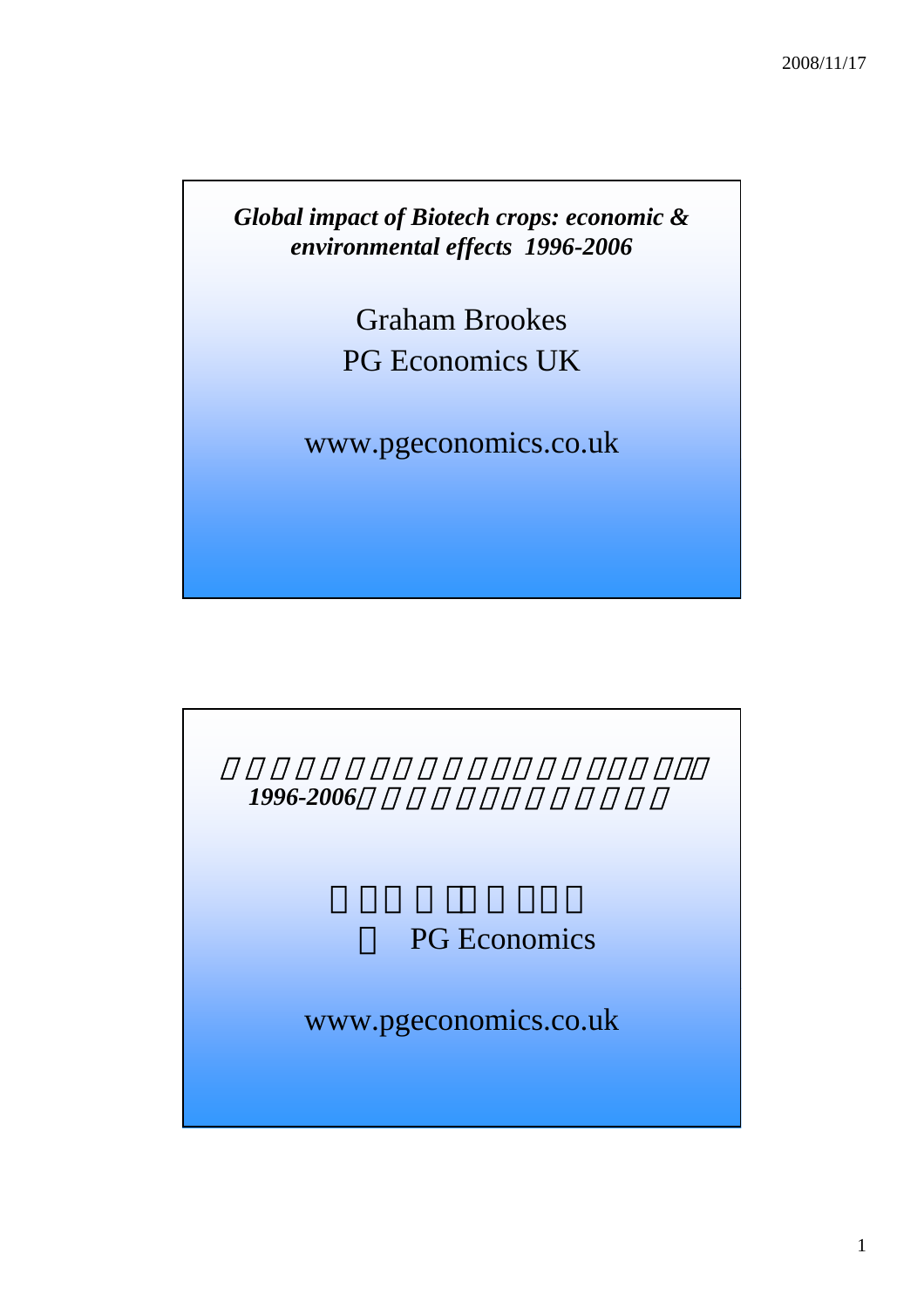## Coverage

- Presenting findings of full report available on www.pgeconomics.co.uk
- Version in peer reviewed journal: AgbioForum (2008) 11, (1) 21-38 www.agbioforum.org
- Cumulative impact: 1996-2006
- Farm income & productivity impacts: focuses on farm income, yield, production
- Environmental impact analysis covering pesticide spray changes & associated environmental impact
- Environmental impact analysis: greenhouse gas emissions

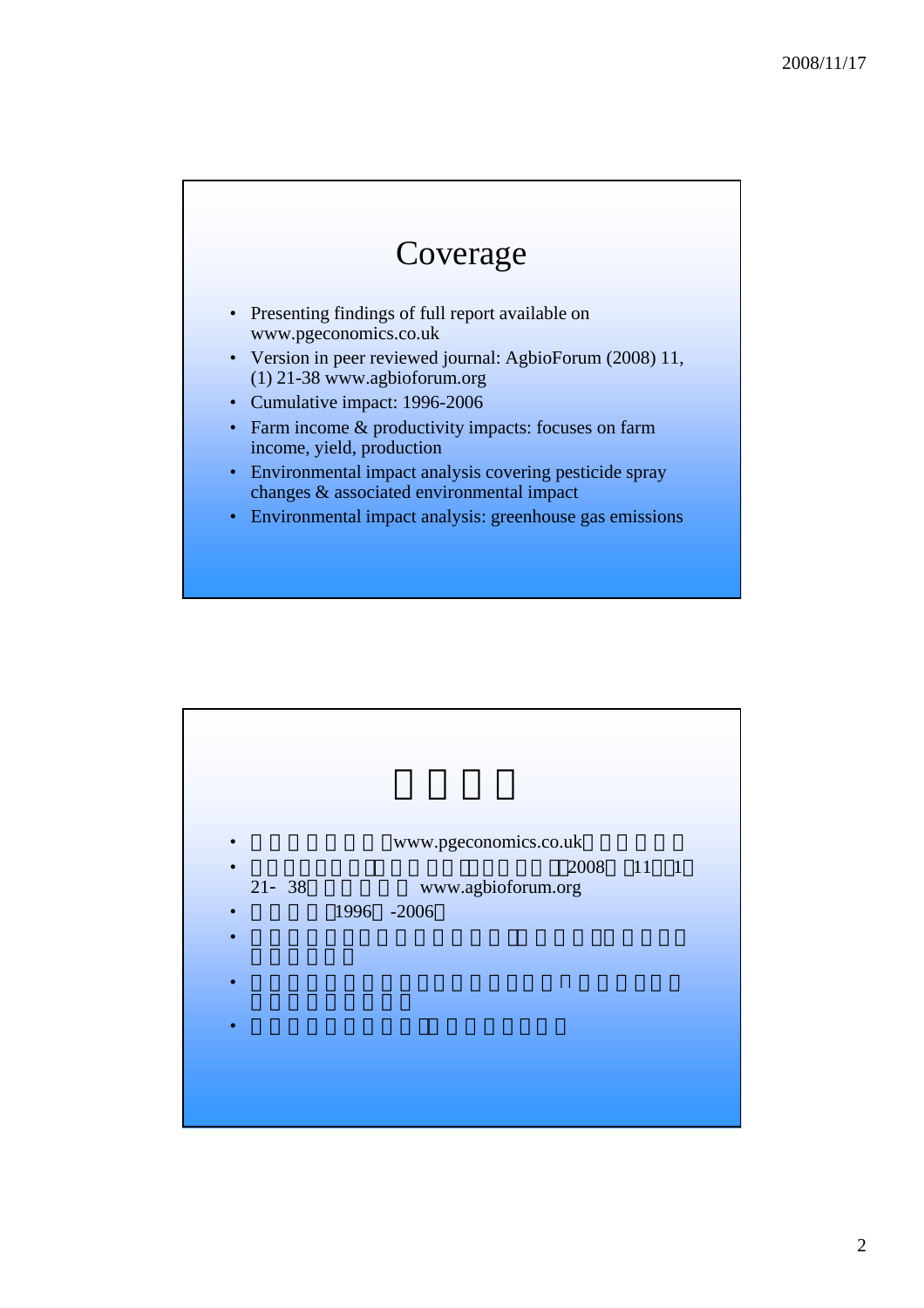## Methodology

- Literature review of economic impact in each country – collates & extrapolates existing work
- Uses current prices, exch rates and yields (for each year): gives dynamic element to analysis
- Review of pesticide usage (volumes used) or typical GM versus conventional treatments
- Use of Environmental Impact Quotient (EIQ) indicator
- Review of literature on carbon impacts fuel changes and soil carbon

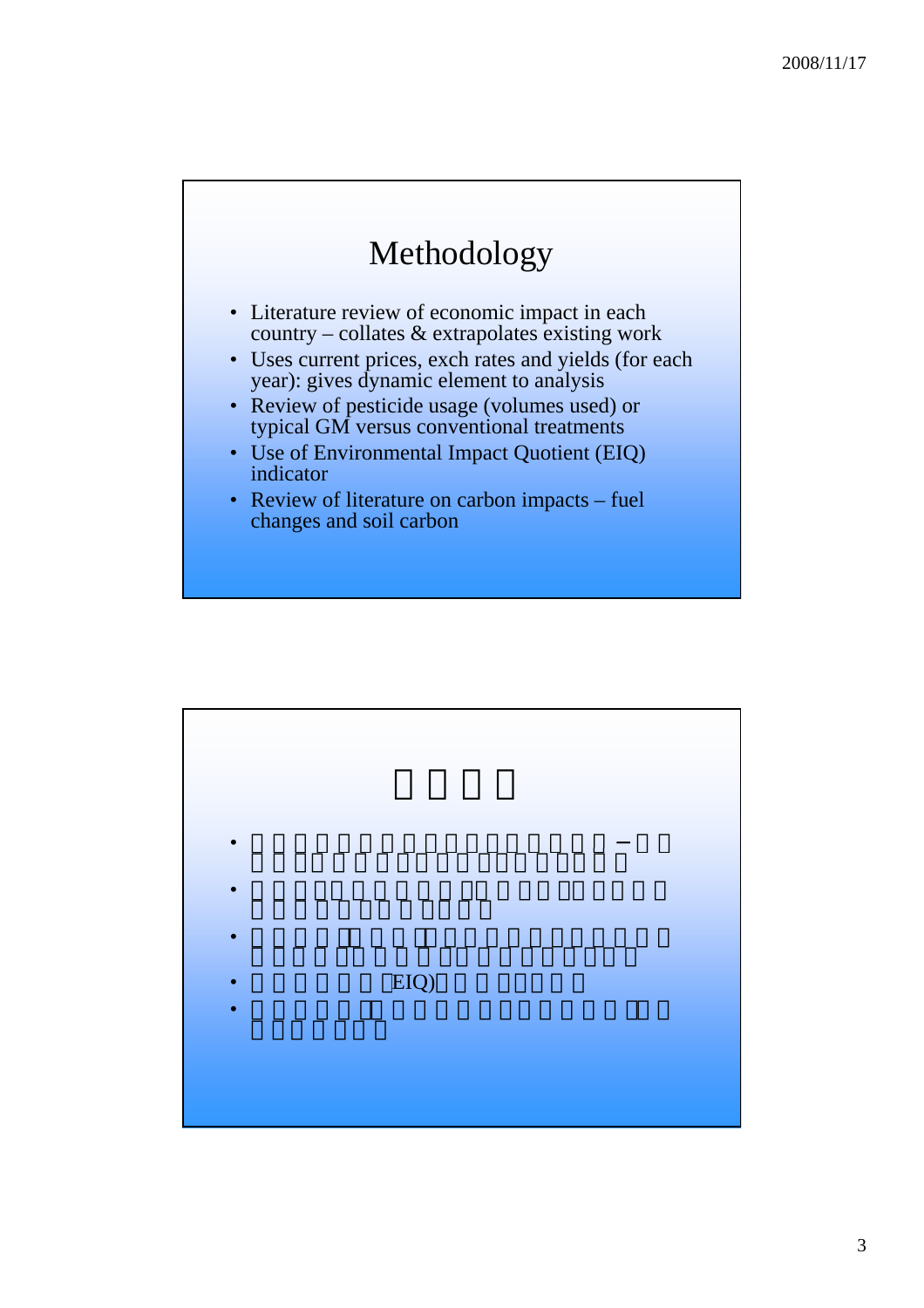

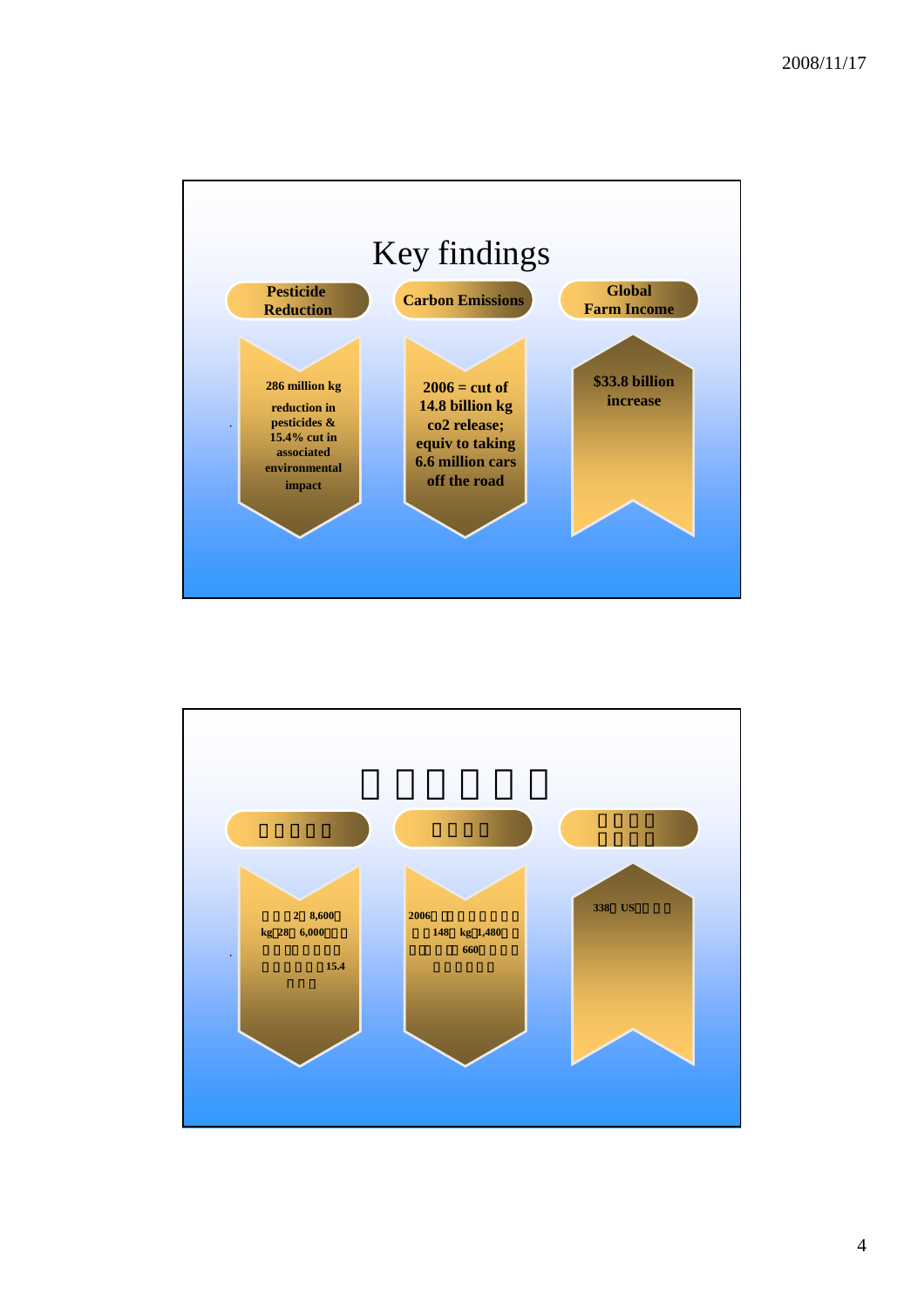### Farm level economic impact

- 2006: farm income benefit \$6.9 billion
- 2006: equiv to adding value to global production of four crops, soybean, corn, canola, and cotton of 3.8%
- 53% of farm income gain in 2006 to farmers in developing countries (49% 1996-2006)
- Since 1996, farm income gain  $=$  \$33.8 billion

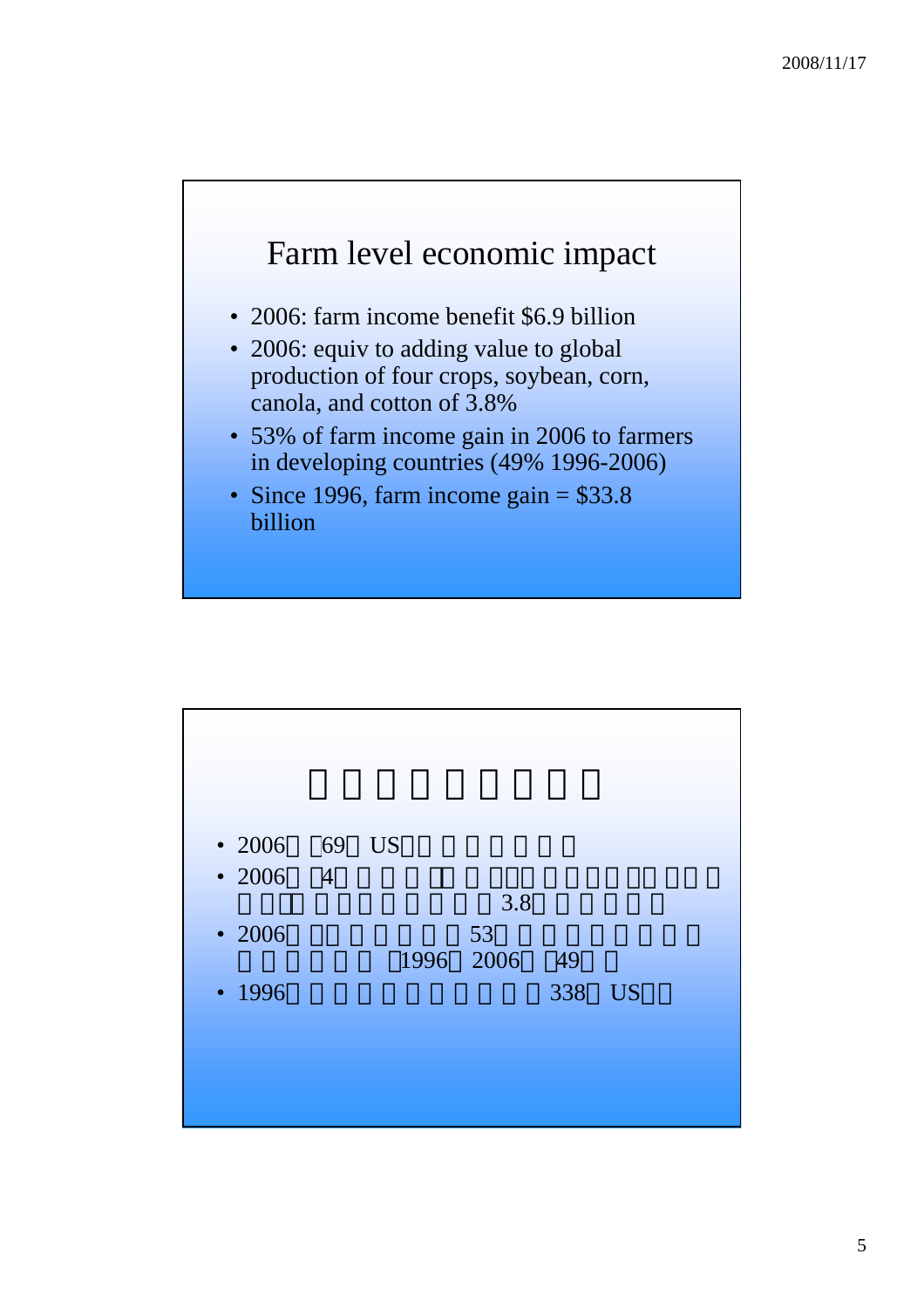

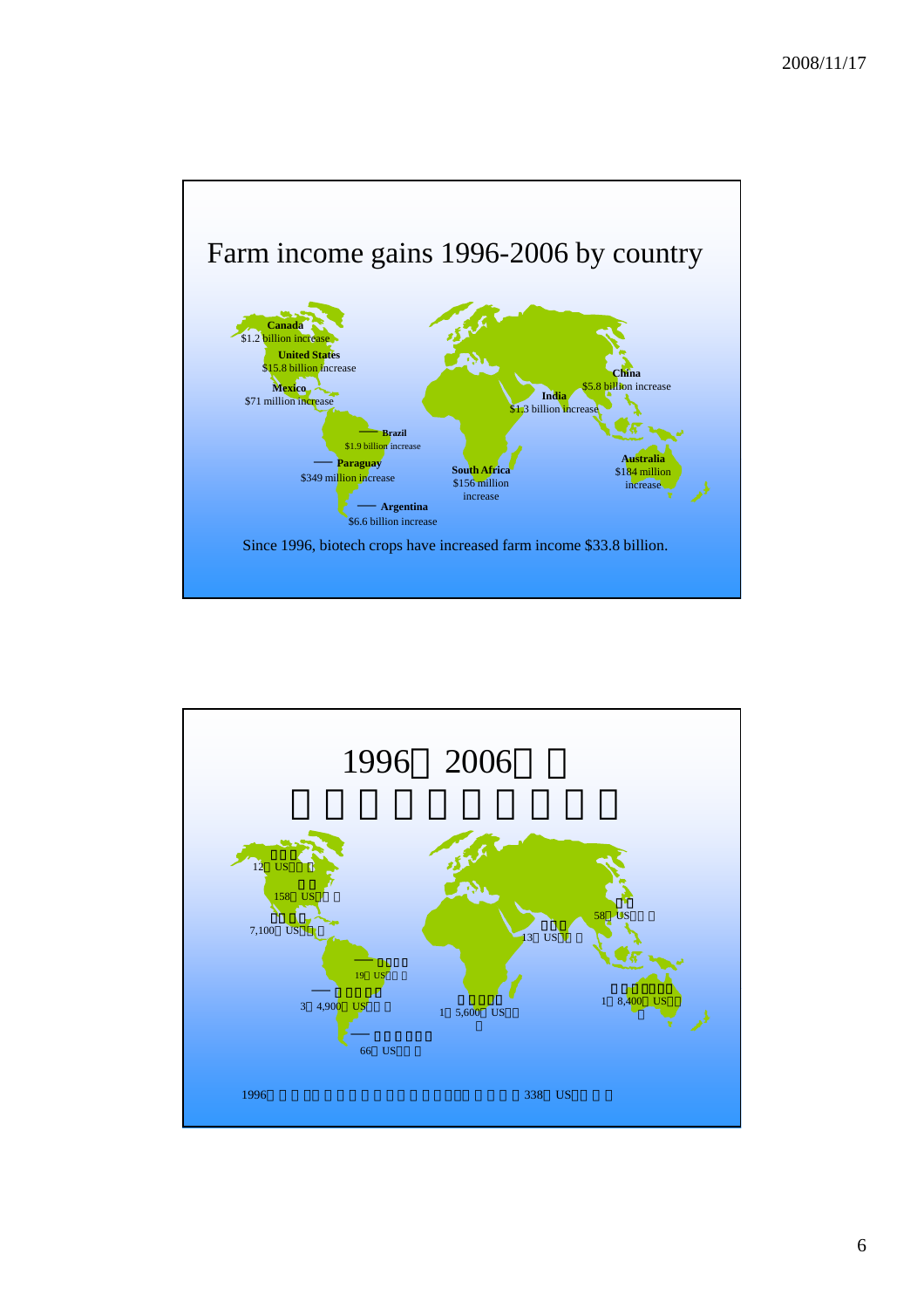## Other farm level benefits

| <b>GM IR crops</b>                                |
|---------------------------------------------------|
| Production risk management tool                   |
| Energy cost savings                               |
| Machinery use savings                             |
| Convenience benefit                               |
| Improved crop quality                             |
| Improved health $&$ safety for<br>farmers/workers |
|                                                   |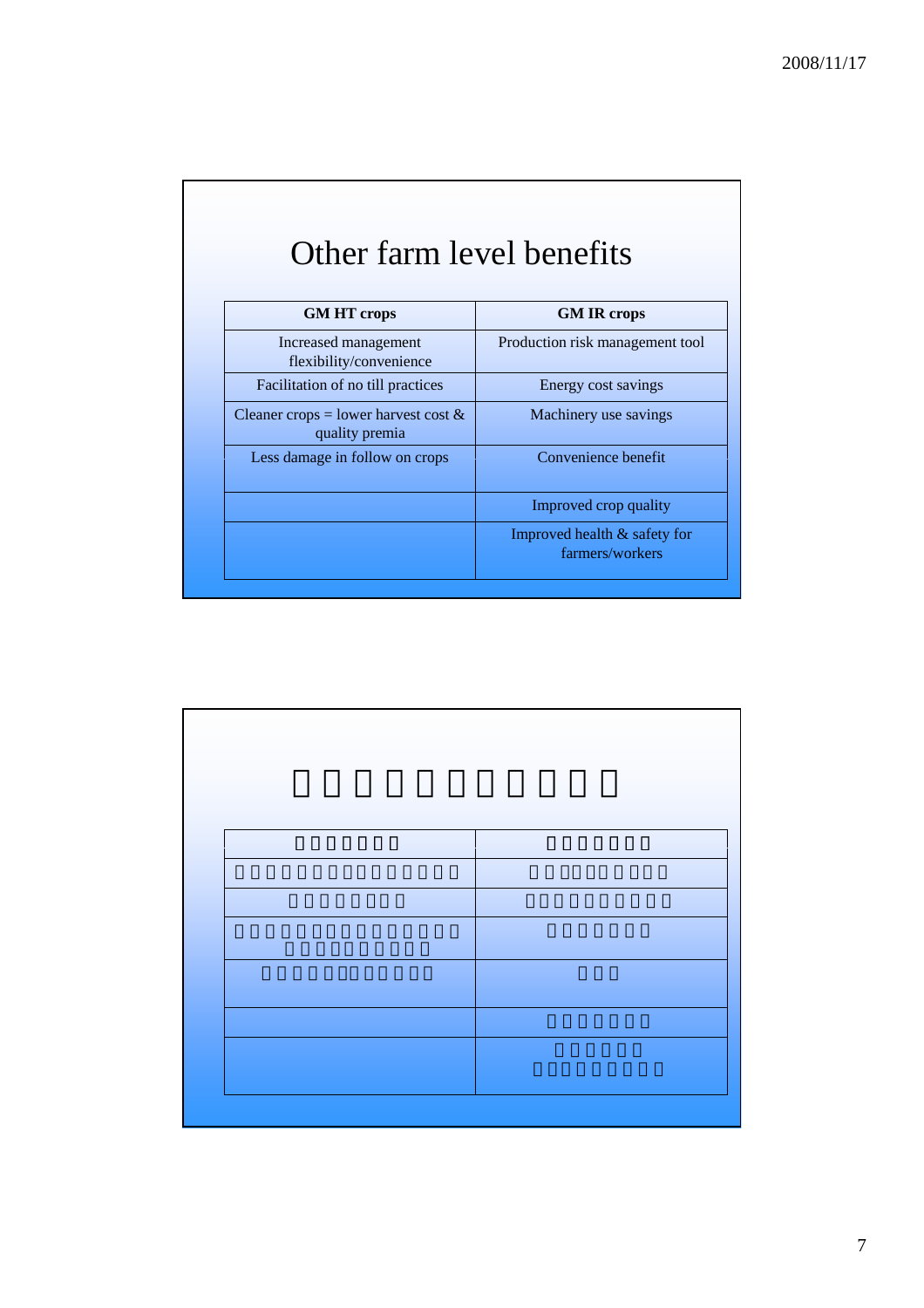#### Cost of accessing the technology 2006

- Total trait benefit  $2006 = $9.6$  billion comprising \$6.91 billion additional farm income plus \$2.7 billion cost of accessing technology
- Cost of tech goes to seed supply chain (sellers of seed to farmers, seed multipliers, plant breeders, distributors  $&$  tech providers)
- Overall cost of tech as % of total trait benefits  $=$ 28%

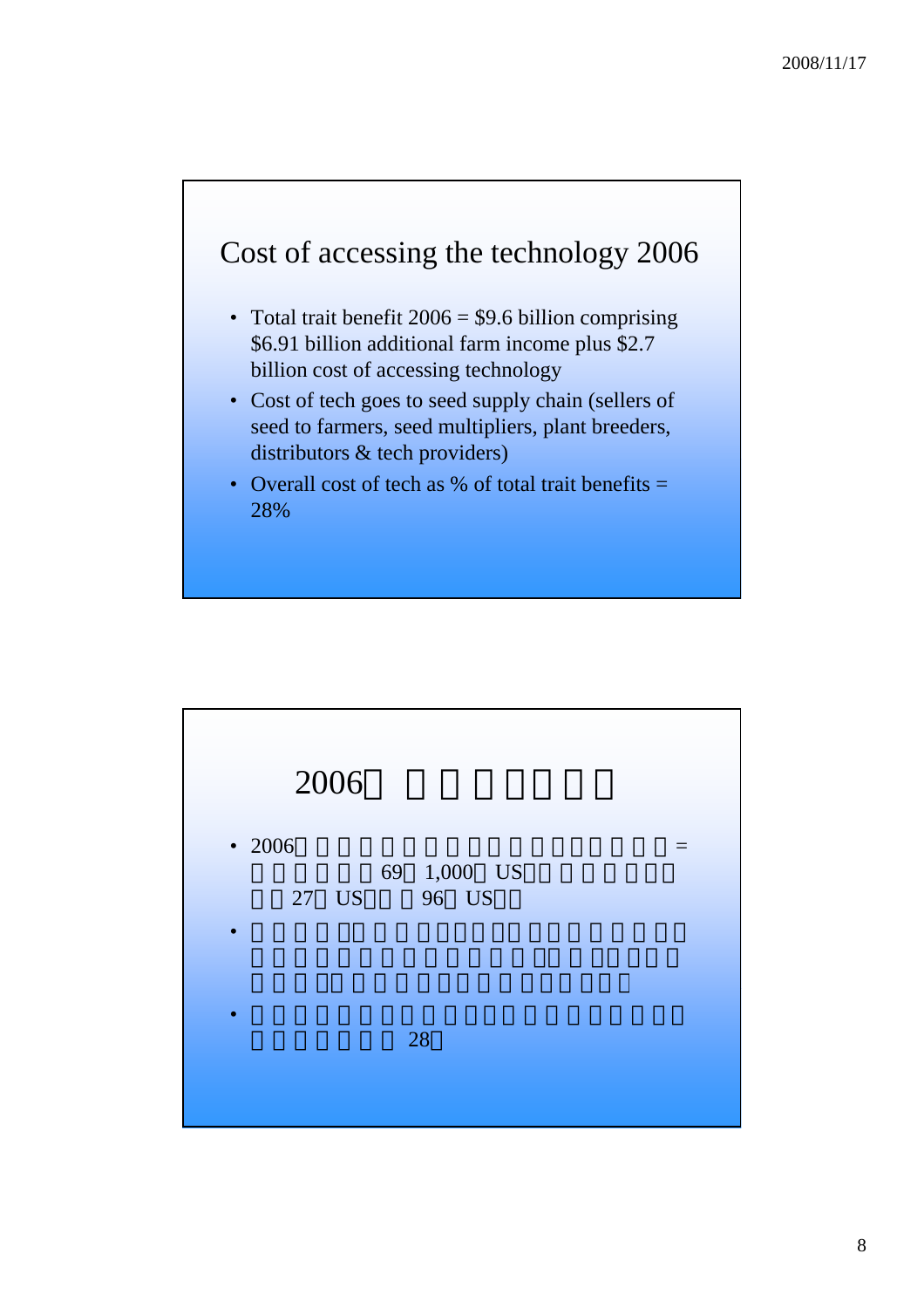

- 43% (\$14.54 billion) of total farm income gain due to yield gains 1996-2006
- Balance due to cost savings
- Yield gains mainly from GM IR technology  $\&$ cost savings mainly from GM HT technology
- Yield gains greatest in developing countries  $\&$ cost savings mainly in developed countries
- HT technology also facilitated no tillage systems allowed second crops (soy) in the same season in S America

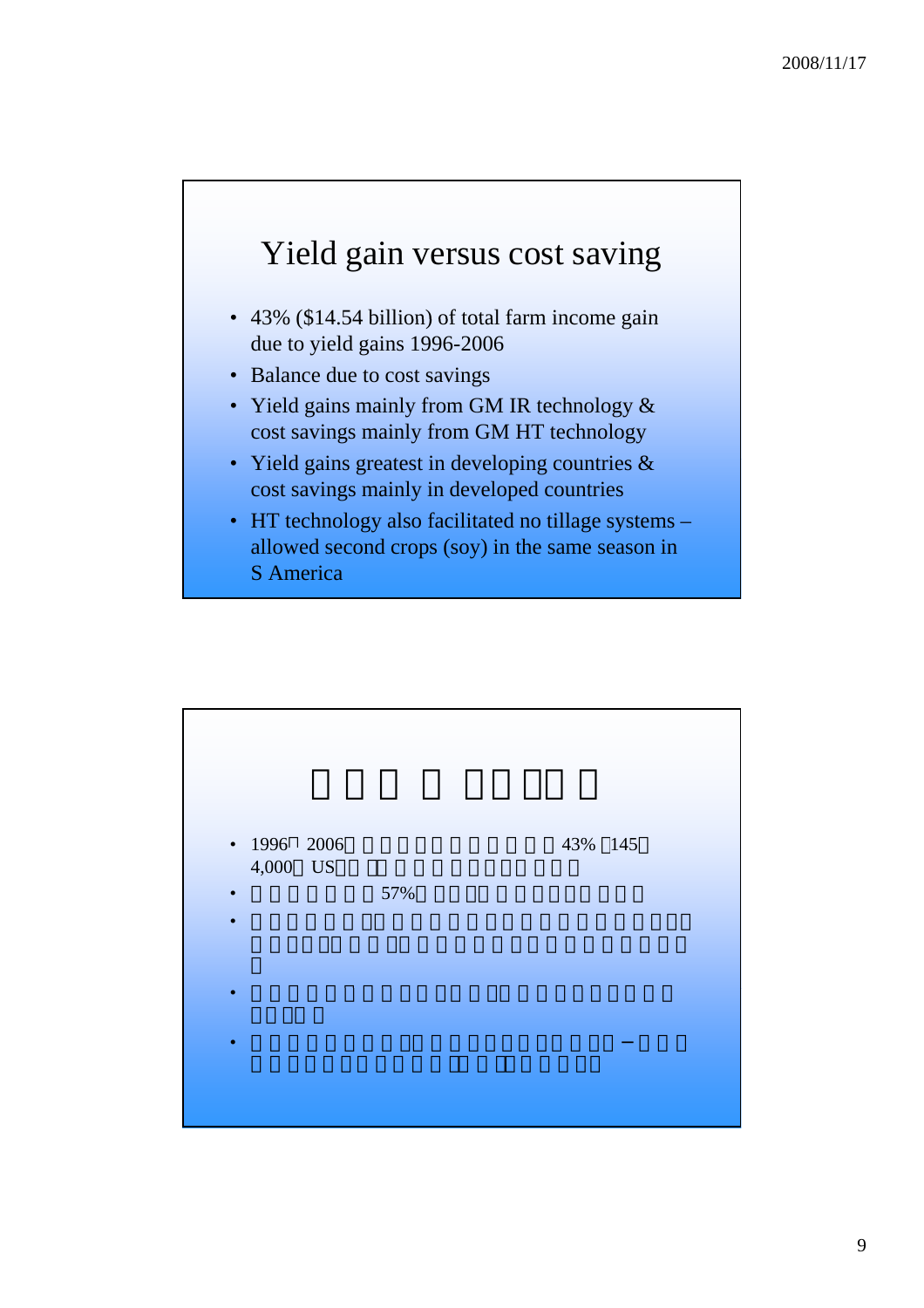

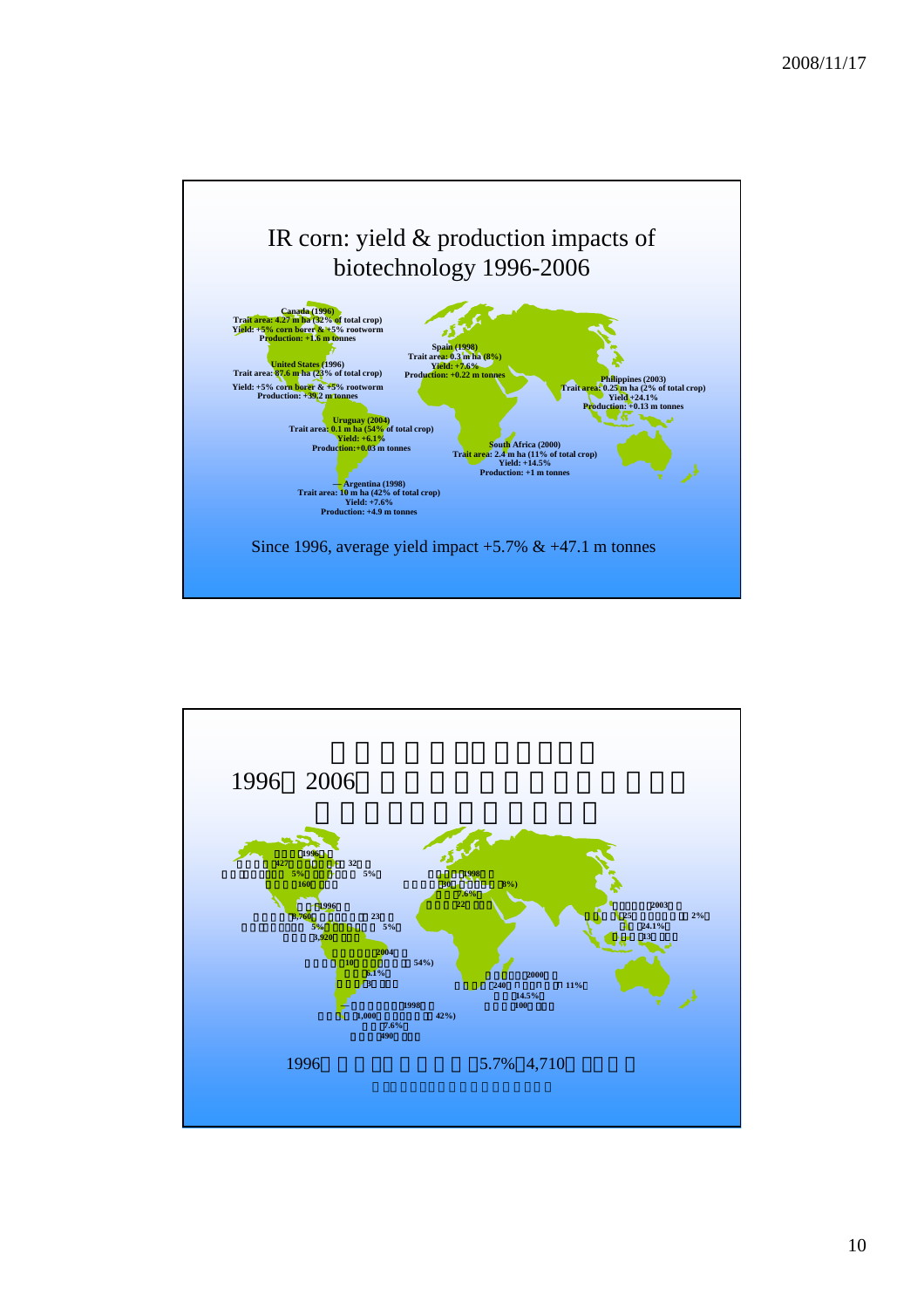

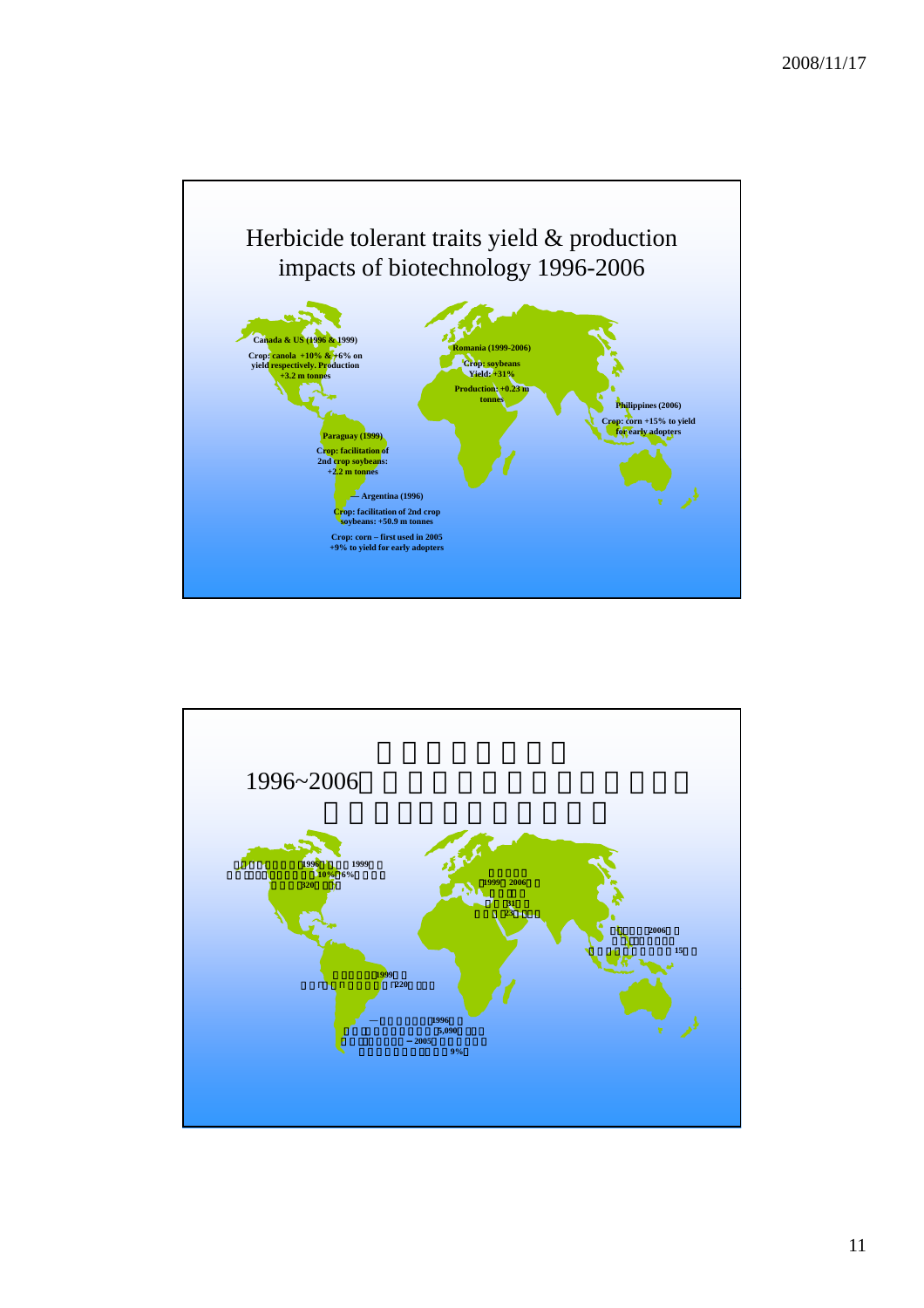

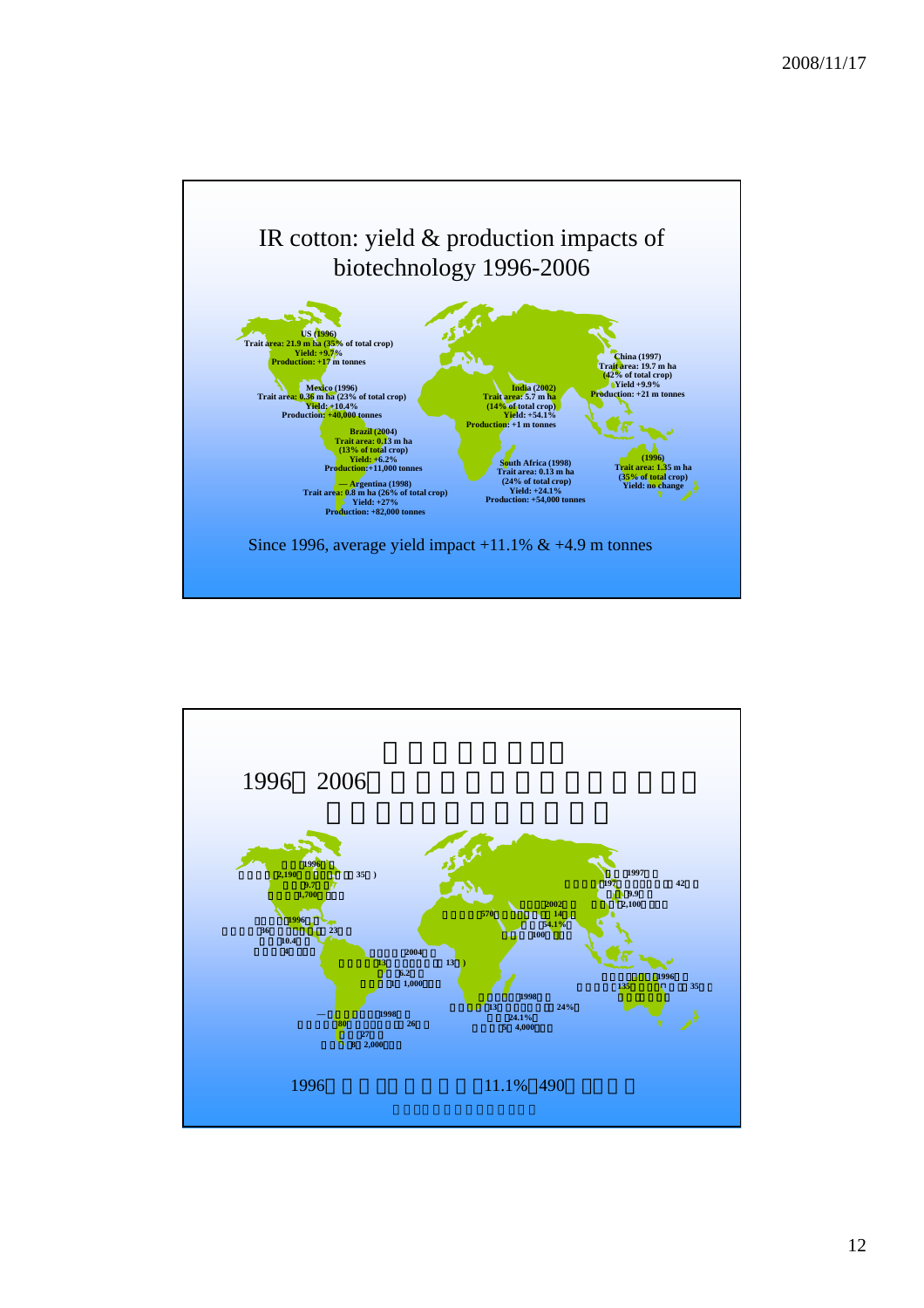

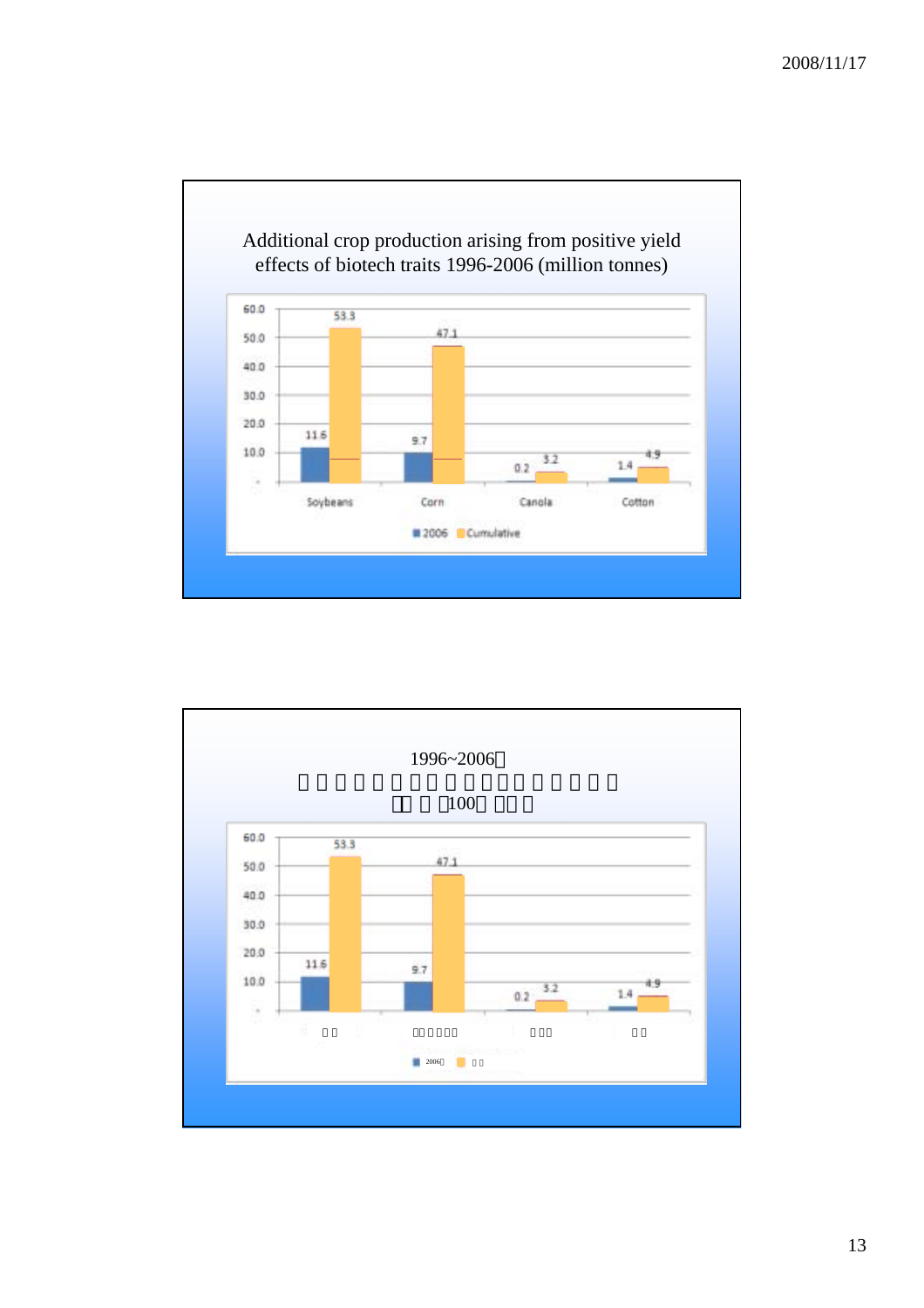## Impact on pesticide use

- Significant reduction in global environmental impact of production agriculture
- Since 1996 use of pesticides down by 286 m kg (-7.9%) & associated environmental impact -15.4% - equivalent to total EU (27) pesticide active ingredient use on arable crops in one year
- Largest environmental gains from GM IR cotton: savings of 5.6 million kg insecticide use & 25% reduction in associated environmental impact of insecticides

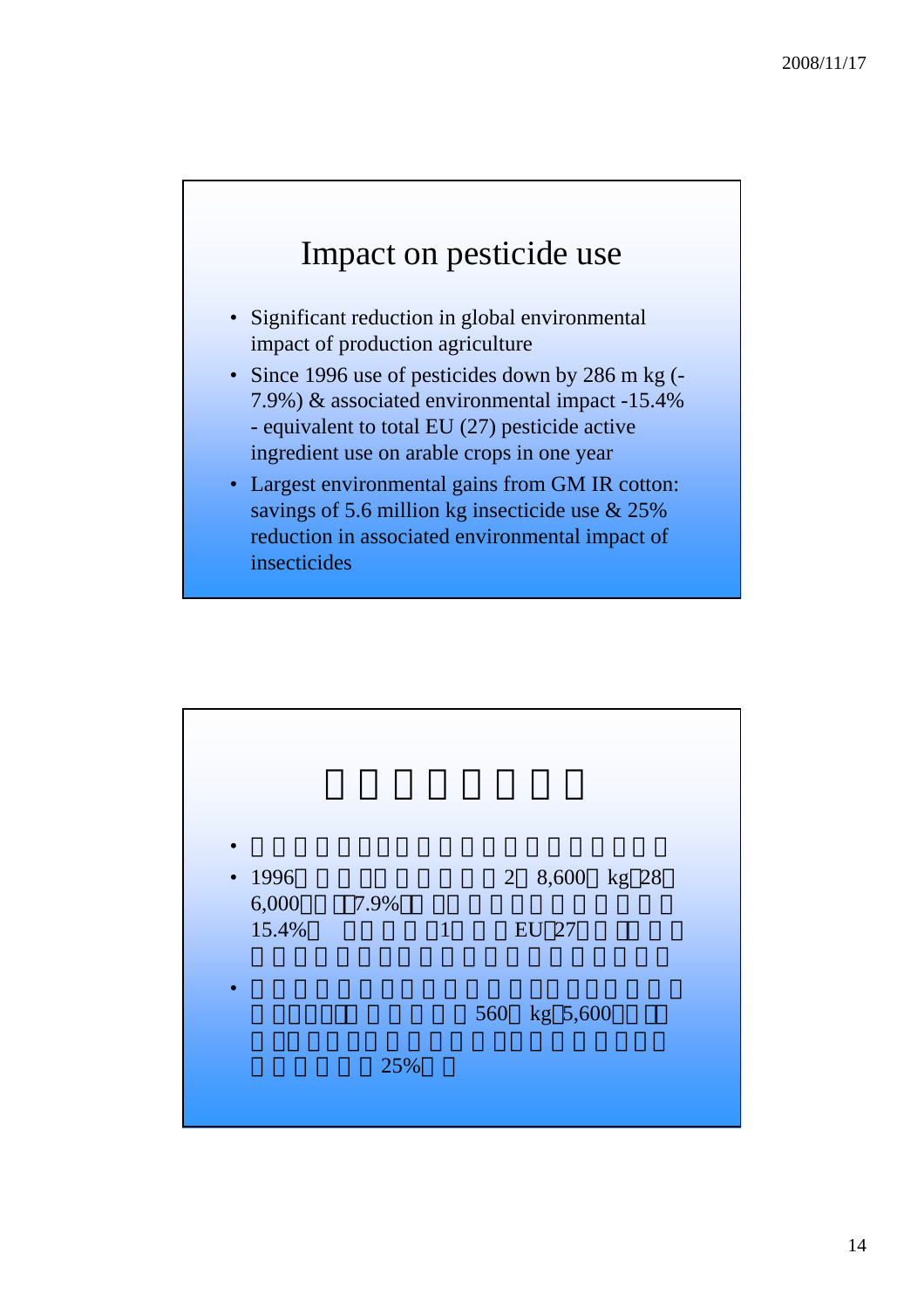## Impact on greenhouse gas emissions (GHG)

*Lower GHG emissions: 2 main sources Lower GHG emissions: 2 main* :

- Reduced fuel use (less spraying & soil cultivation)
- GM HT crops facilitate no till systems = less soil preparation  $=$  additional soil carbon sequestration

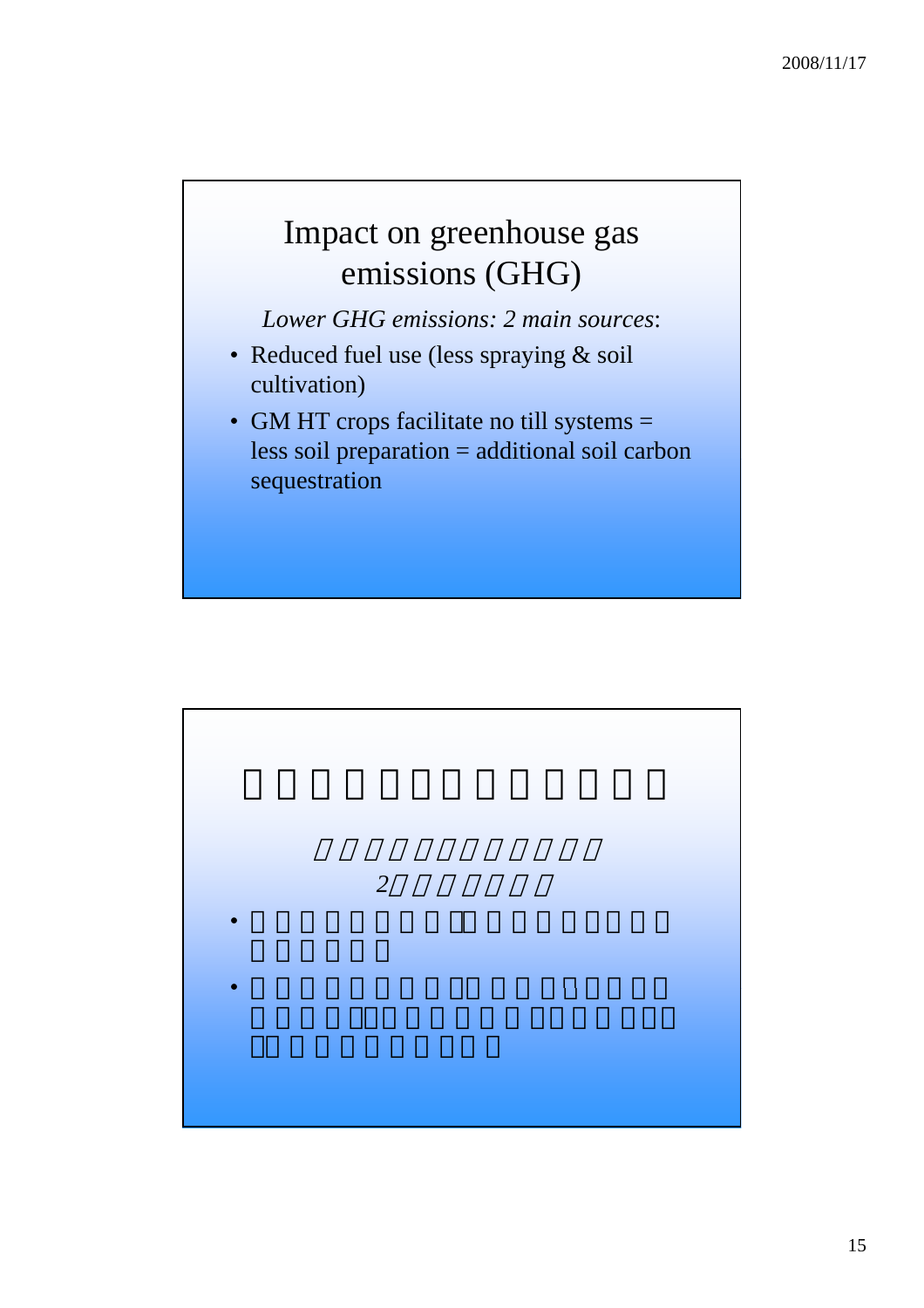## Reduced GHG emissions 2006

- Reduced fuel use (less spraying  $&$  tillage) = 1.2 billion kg less carbon dioxide
- Facilitation of no/low till systems  $= 13.5$  billion kg of carbon dioxide not released into atmosphere



Equivalent to removing 6.56 million cars — 25% of cars registered in the United Kingdom — from the road for one year

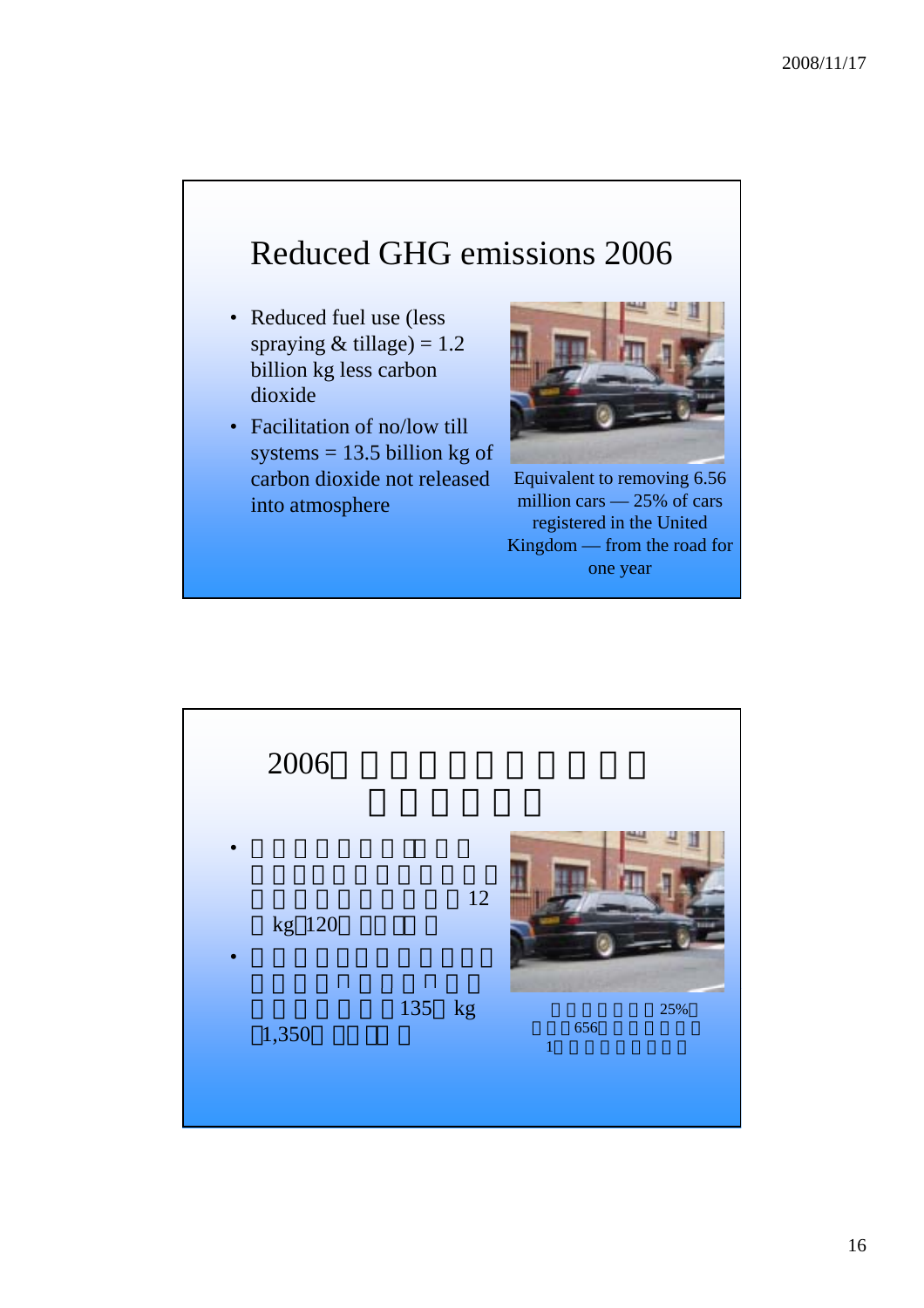#### Reduced GHG emissions 1996-2006

- less fuel use  $= 5.8$  billion kg co2 emission saving (2.6 m cars off the road)
- additional soil carbon sequestration = 63.9 billion kg co2 saving if land retained in permanent no tillage. BUT only a proportion remains in continuous no till so real figure is lower (lack of data means not possible to calculate)

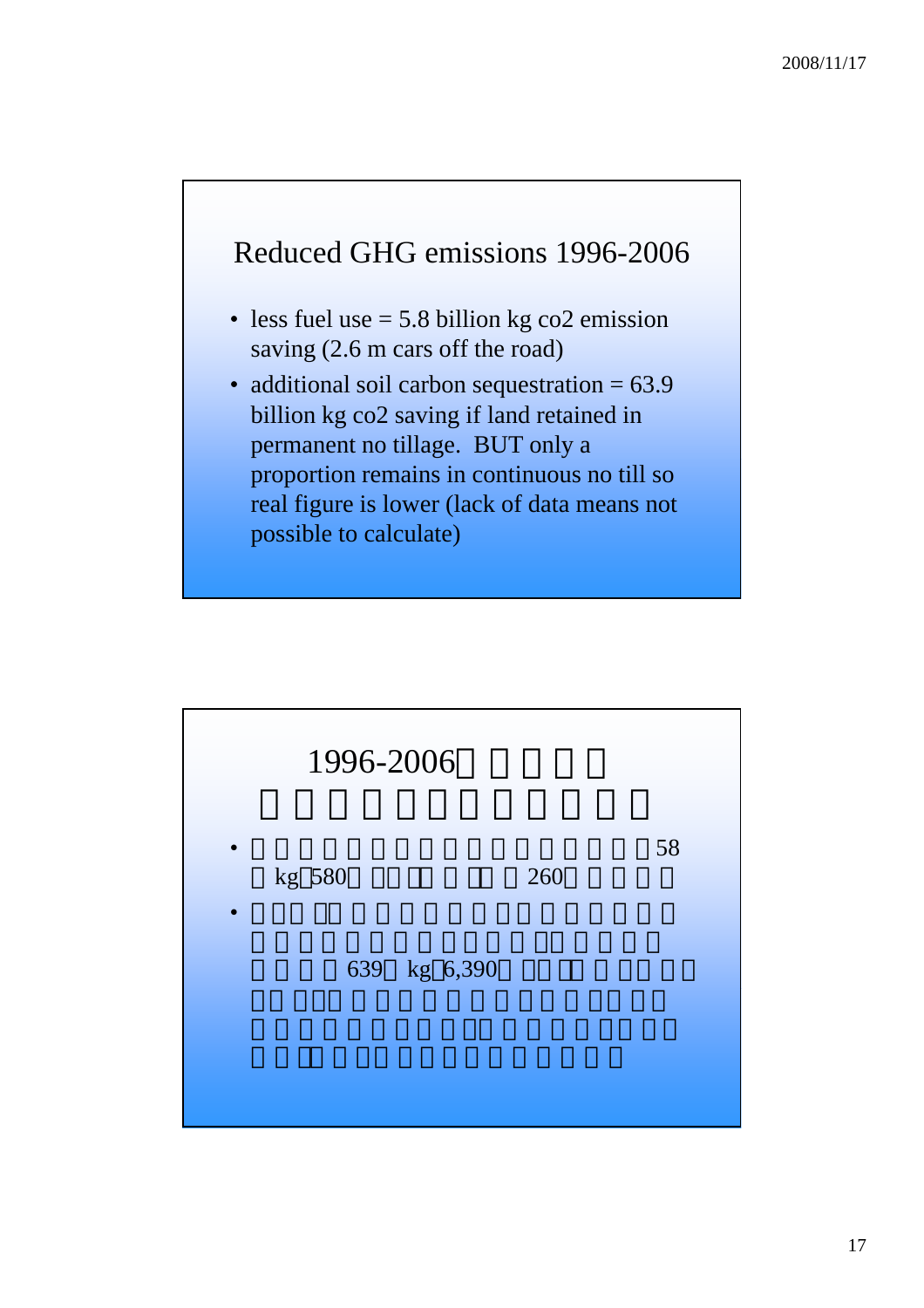#### Concluding comments on global impact

- Technology used by over 10 m farmers on  $100 \text{ m}$ ha (2006) – 12 m farmers on 114 m ha in 2007
- Delivered important economic & environmental benefits
- $\cdot$  + \$33.8 billion to farm income since 1996
- -286 m kg pesticides & 15.4% reduction in env impact associated with pesticide use since 1996
- Carbon dioxide emissions down by 14.76 billion kg in 2006: equal to 6.56 m cars off the road for a year

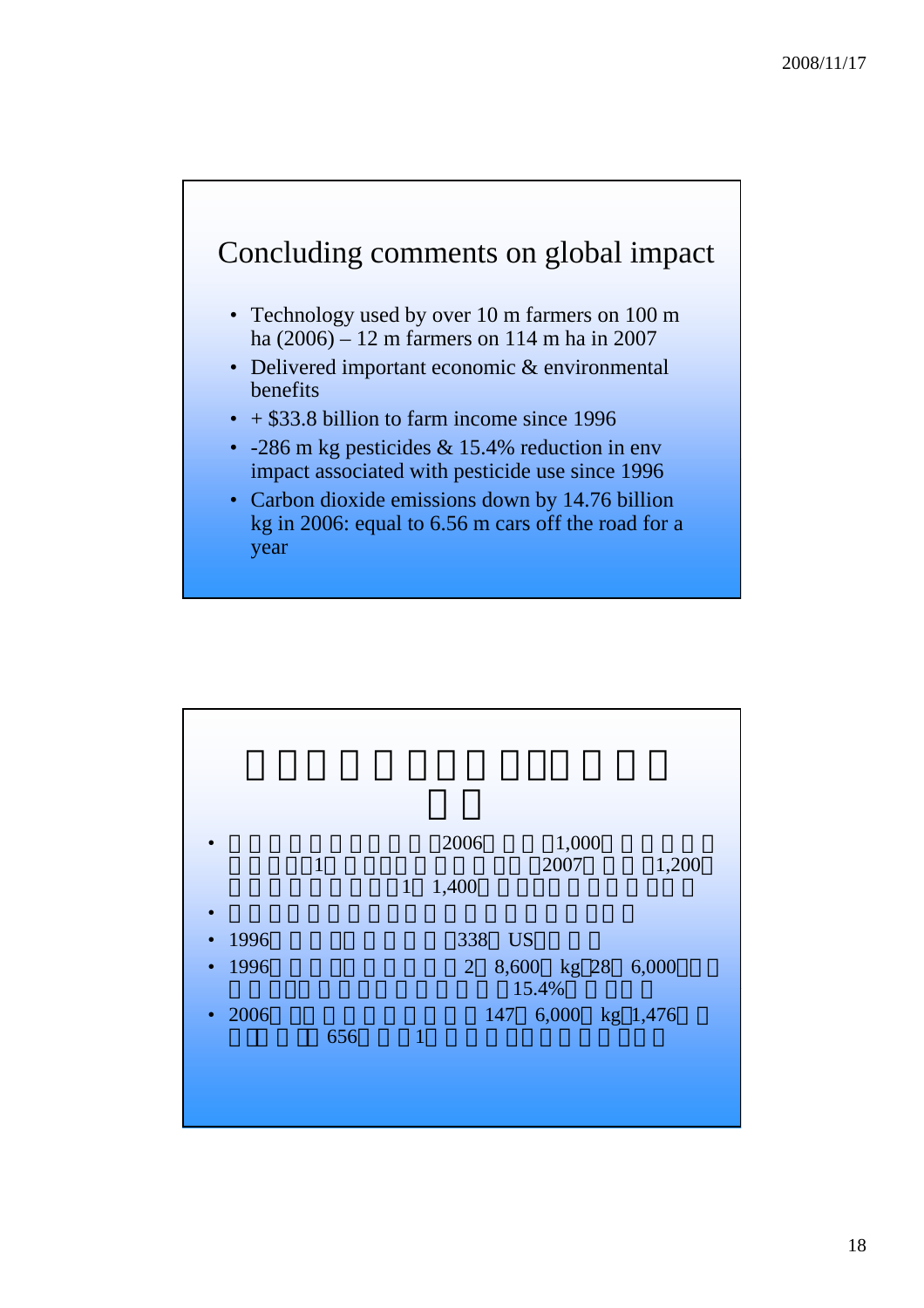### Concluding comments

- GM IR technology: improved profits  $&$  env gains from less insecticide use
- GM HT technology: combination of direct benefits (mostly cost reductions) & facilitation of changes in farming systems (no till & use of broad spectrum products) plus major GHG emission gains
- Additional production has allowed significantly higher volumes of commodities to be traded globally – must have had important positive impact on mitigating level of price increases on world markets
- Expect continued wider adoption of technology = improved profitability, productivity and production, coupled with improved environment

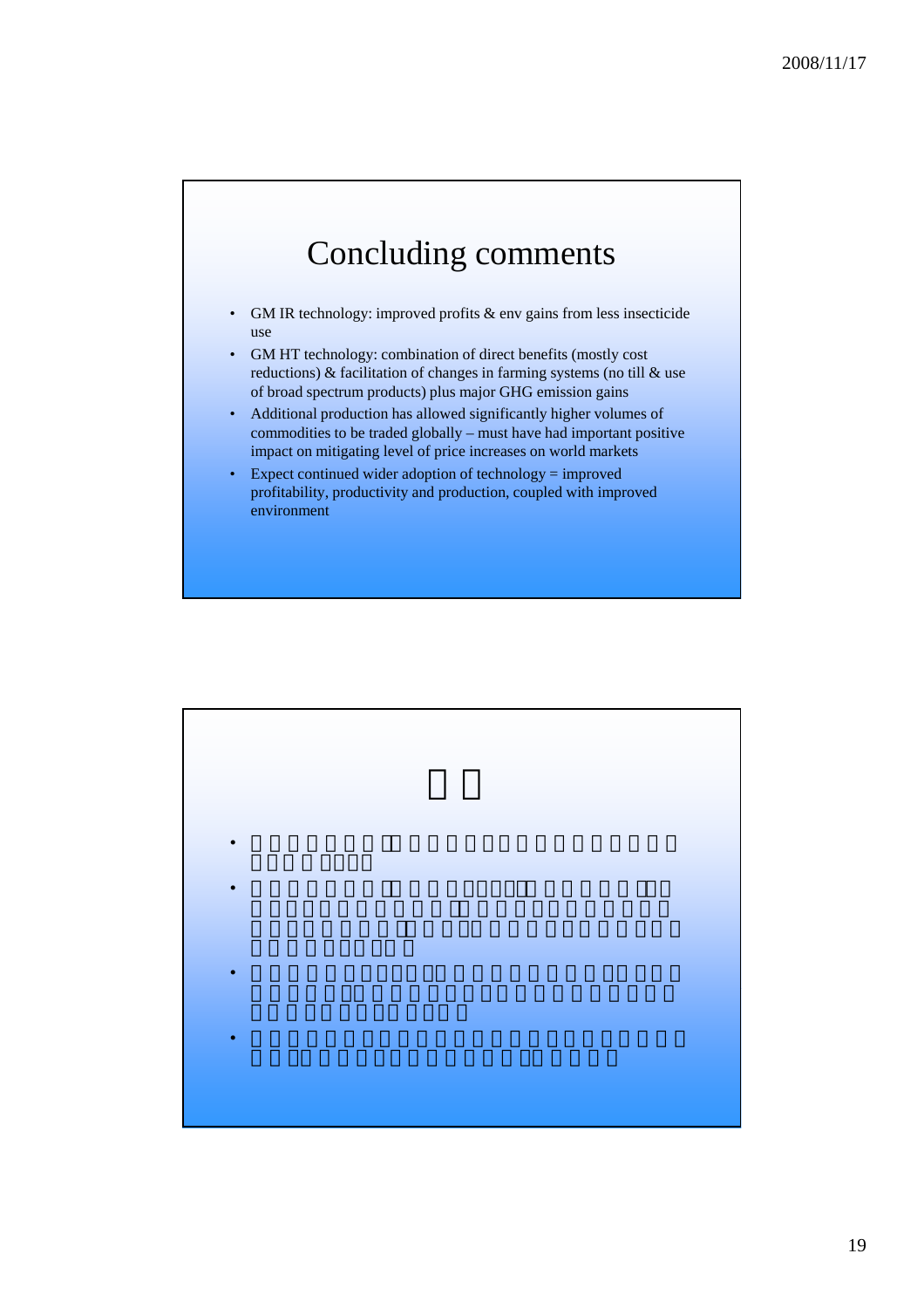

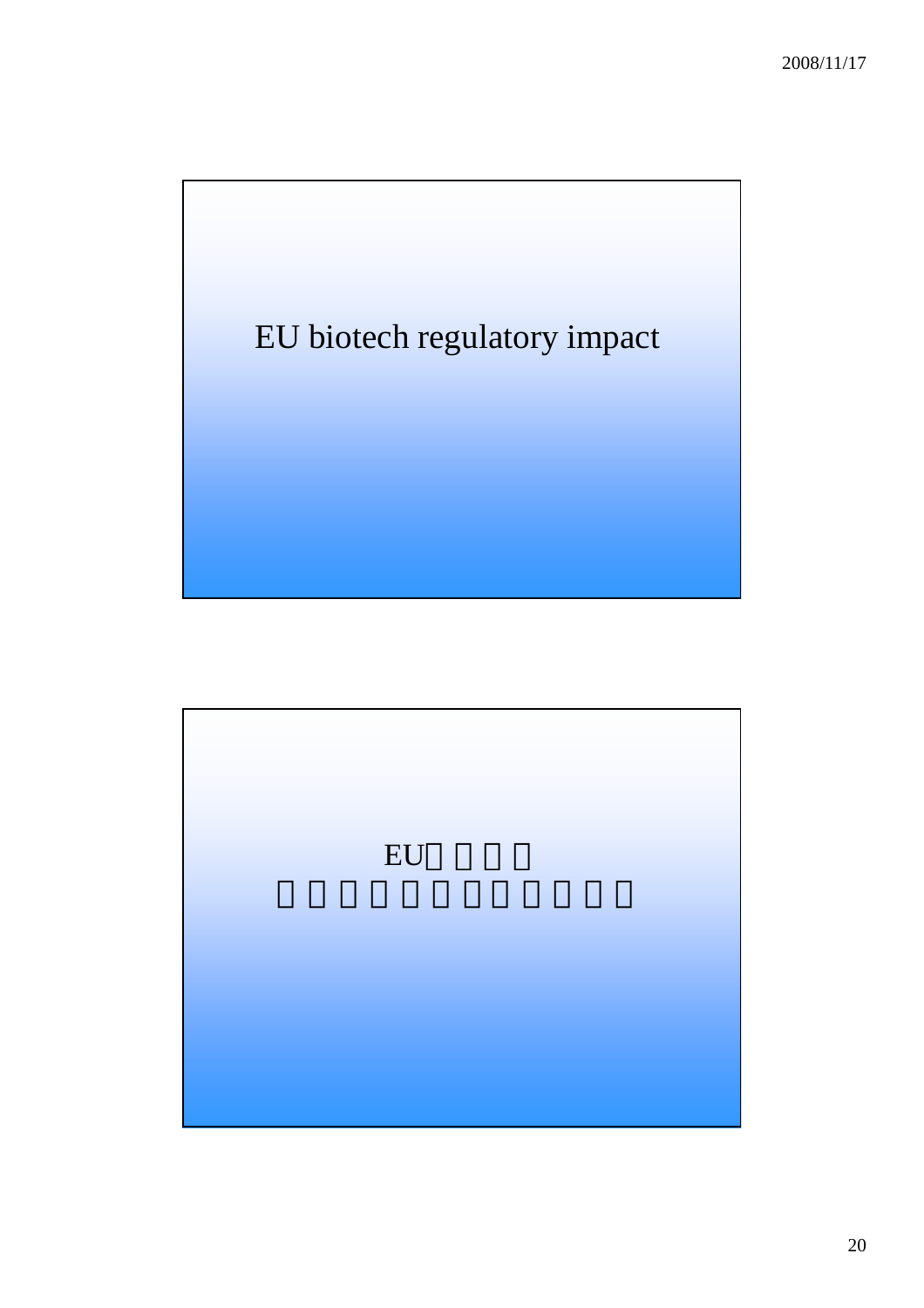

- Directive  $2001/18$  deals with deliberate release of GMOs
- Regulation 1829/2003 on GM food & feed
- Regulation 1830/2003 on labelling & traceability
- Threshold for labelling presence of GM content is 0.9%
- Labelling requirement includes products derived from GM crops even if you cannot detect presence of protein/DNA eg, soy oil

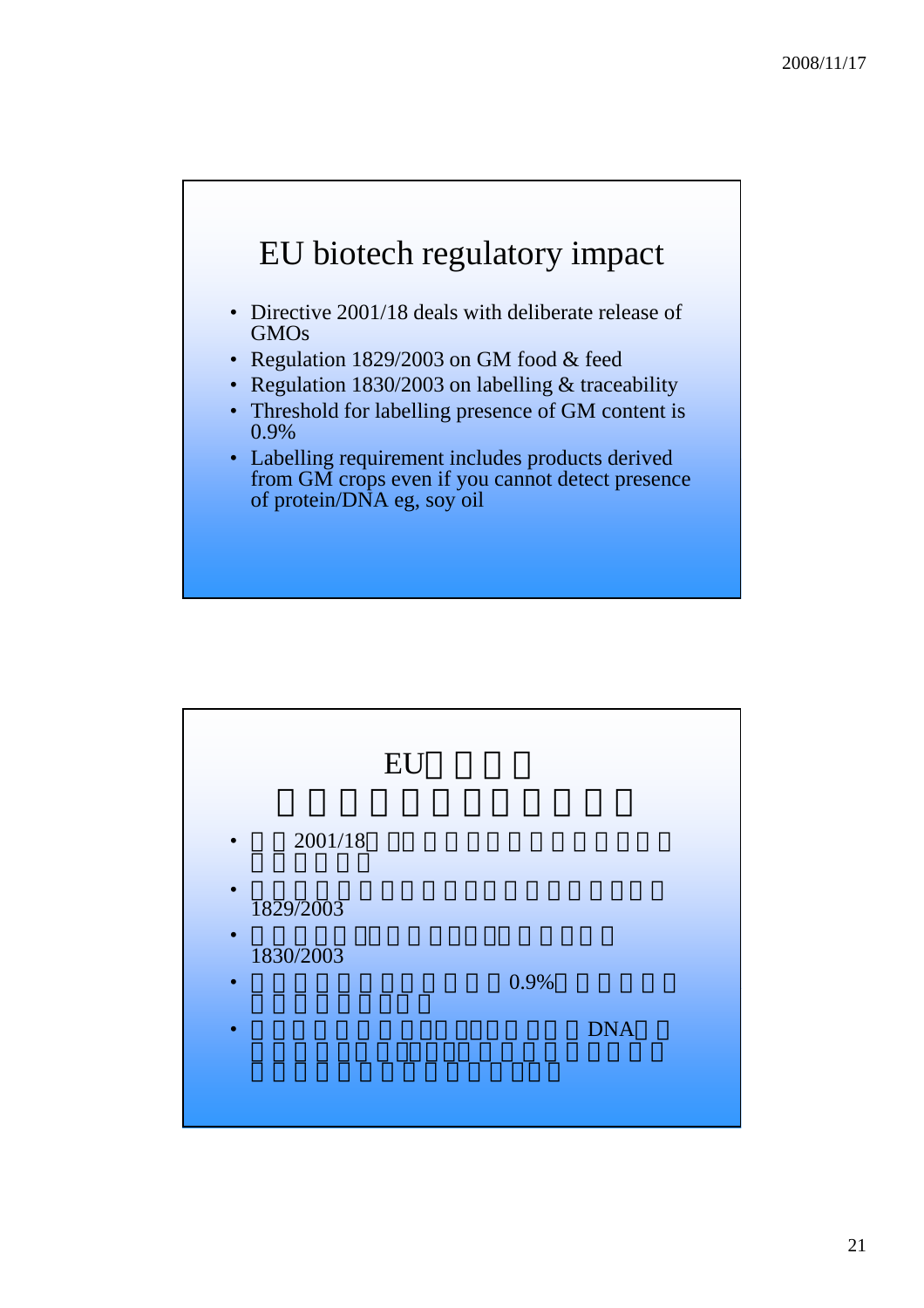## EU market features

- Market exists for certified non GM products
- Accounts for about 10% of all soy & soy derivatives & 25% of corn/derivatives used
- Certified non GM demand mostly in food use sector
- Demand for certified non GM decreasing  $$ reluctance of supply chain to pay higher price of certified non GM (costs more to grow than GM)

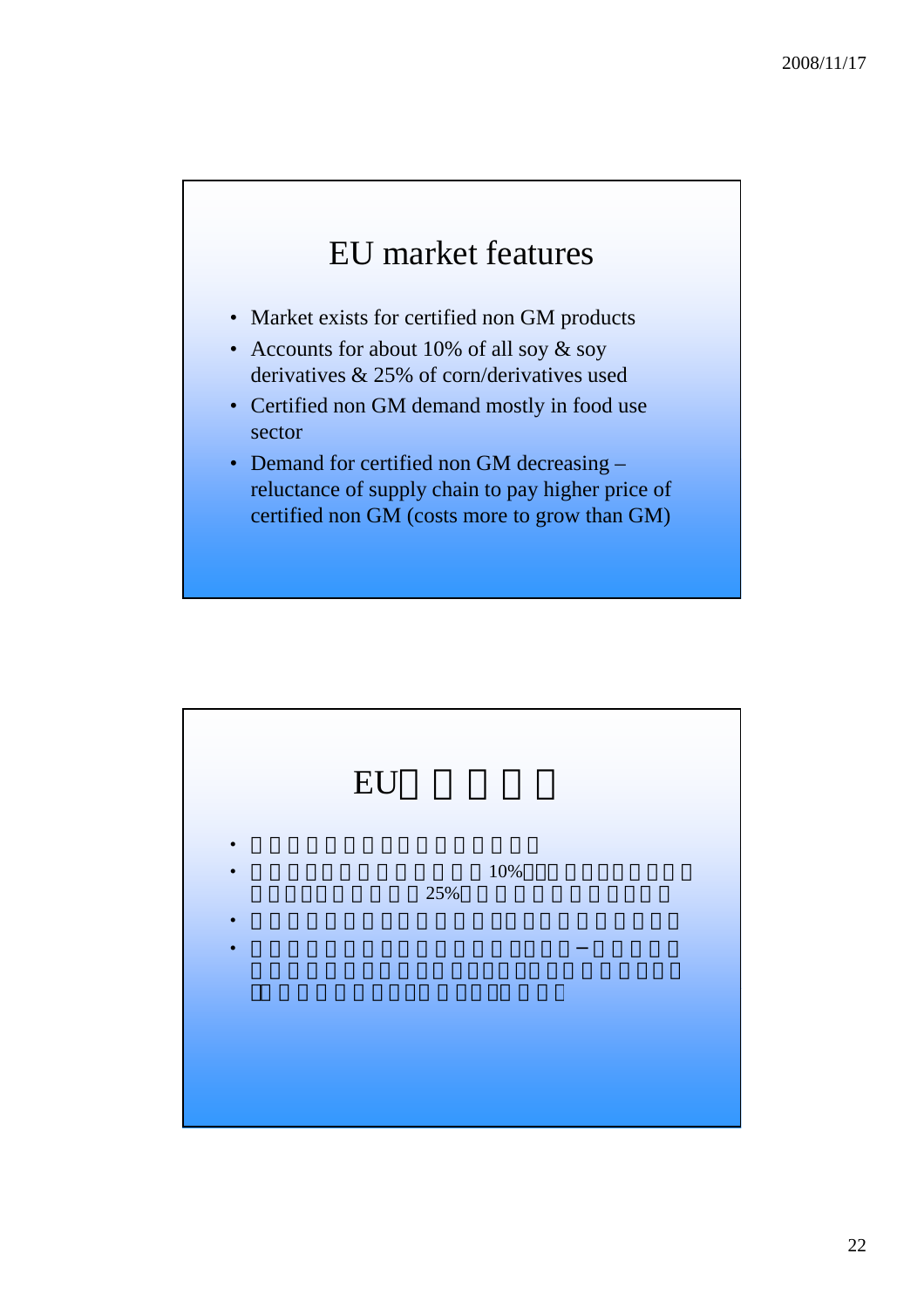## Regulatory problems

- Very slow and non functioning approval process  $$ political interference = more traits approved and used outside EU but not approved for import/use in EU
- Zero threshold for presence of EU not yet approved traits  $=$  unworkable
- Only 1 trait approved for planting (IR corn) planted on about 100,000 ha in 8 member states

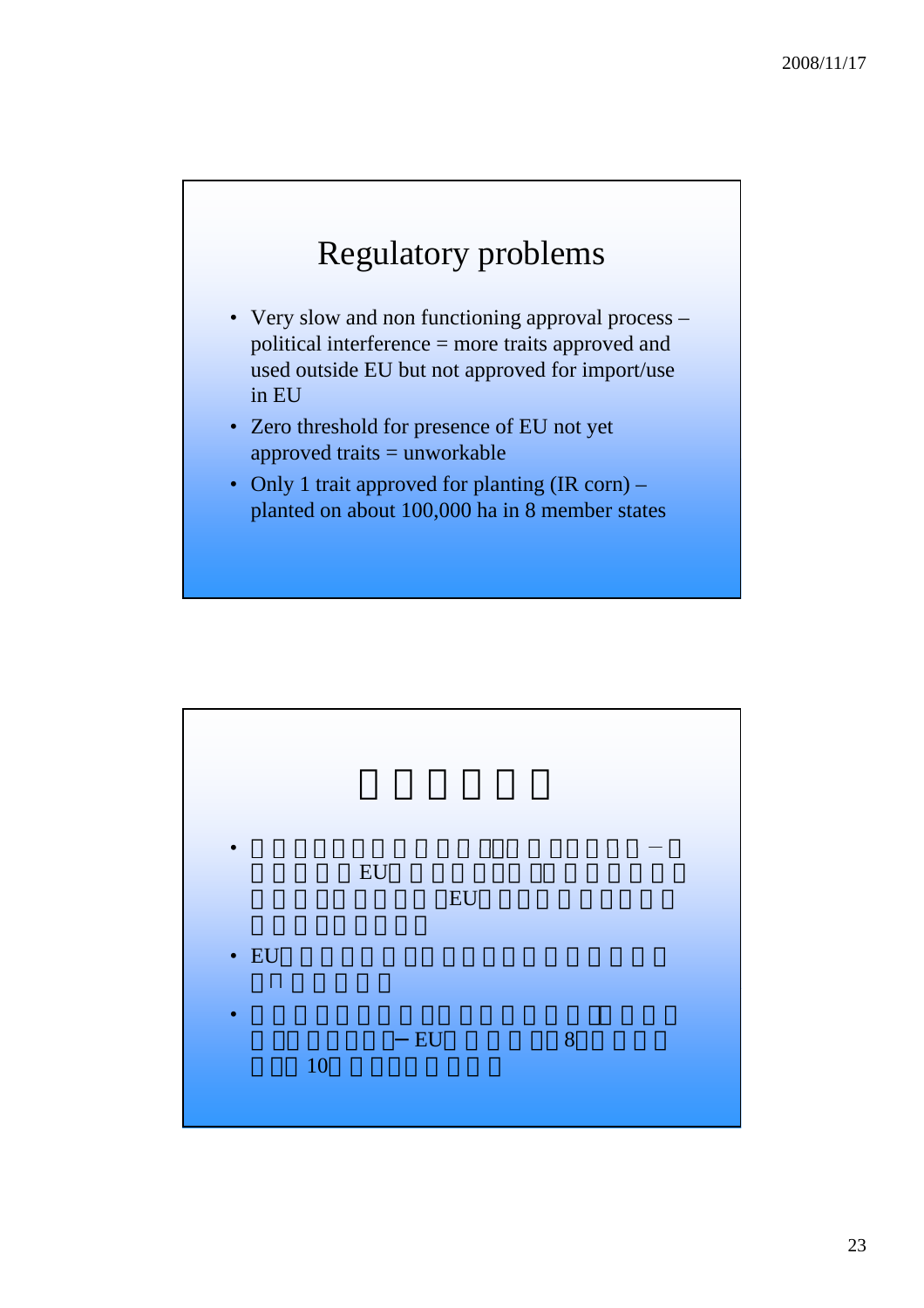

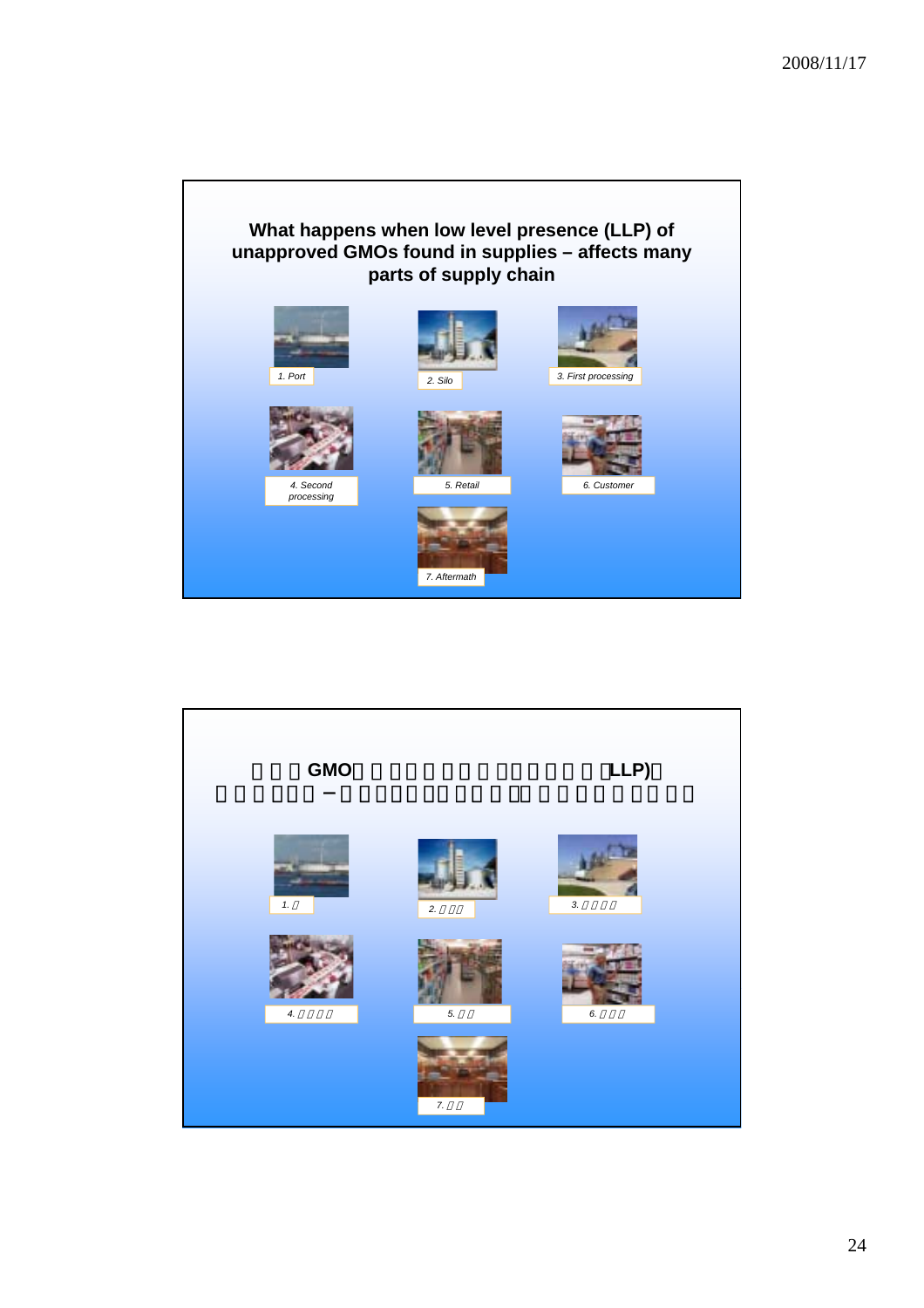

|                       | $\triangleright$ 2006 8 18 |    |     | LL601 |  |
|-----------------------|----------------------------|----|-----|-------|--|
| $\blacktriangleright$ | 2006 8 23<br>LL601         |    | E U |       |  |
| $\blacktriangleright$ | 2006 9                     | EU |     |       |  |
| $\blacktriangleright$ | 2006 11                    |    |     |       |  |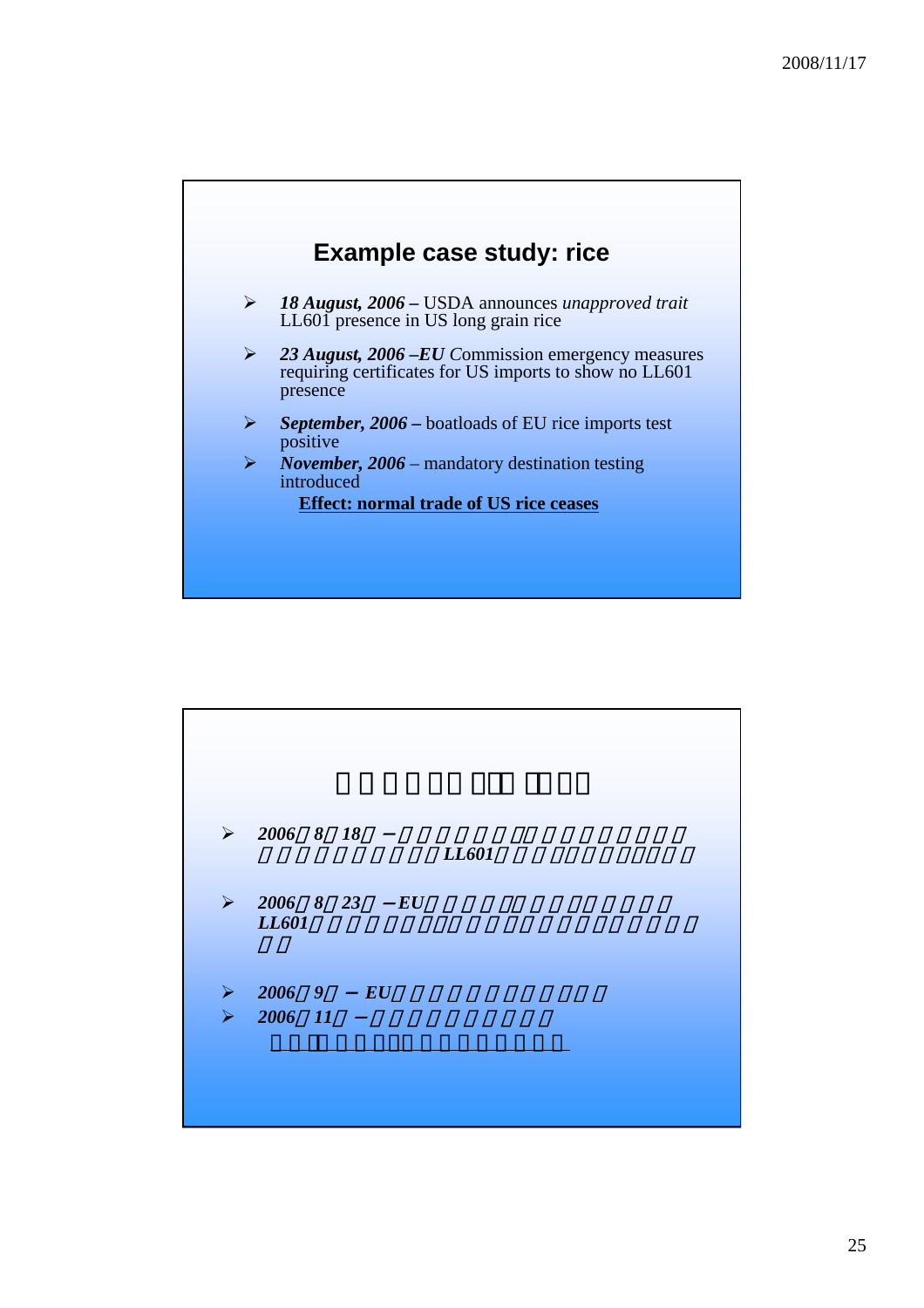

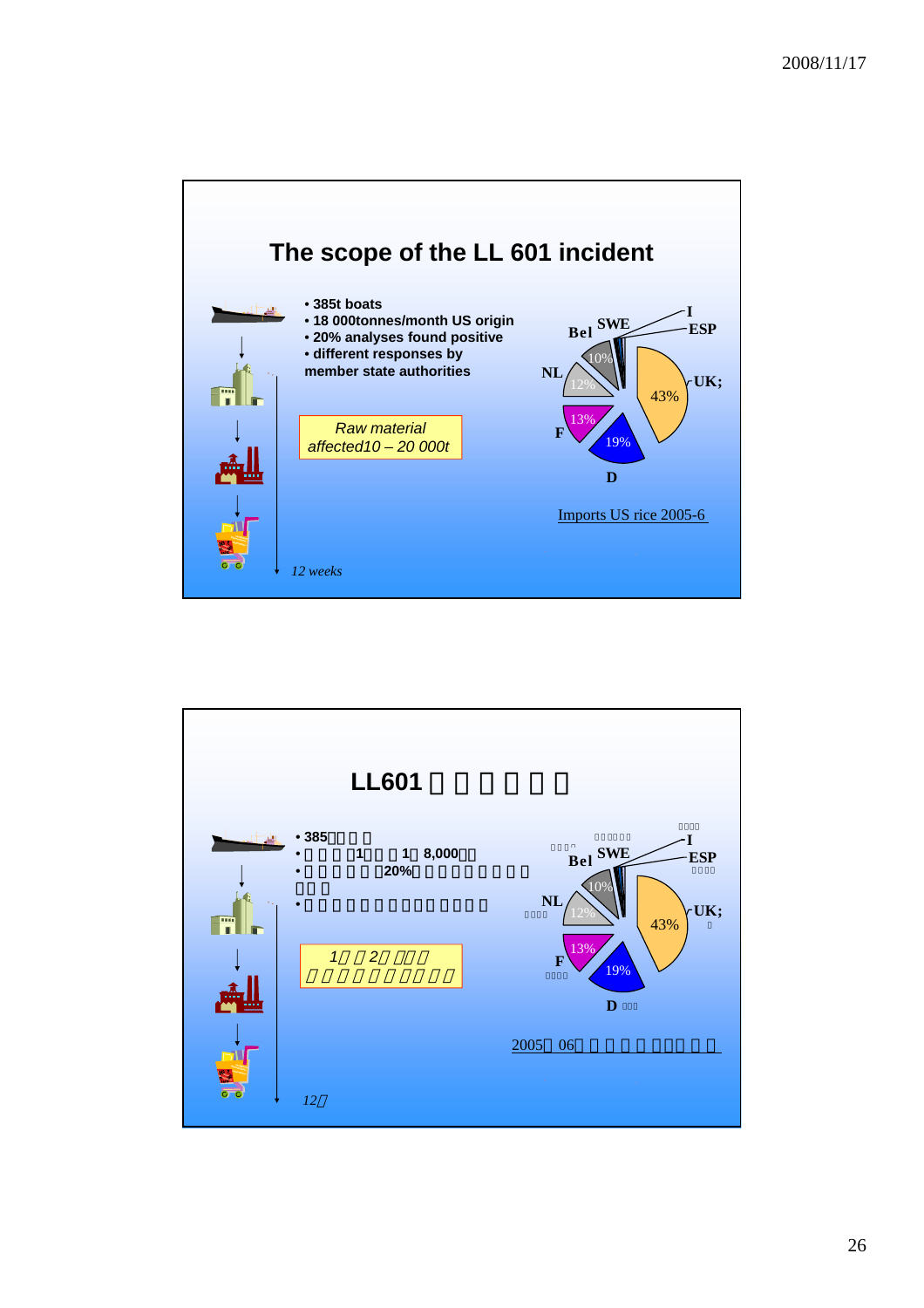#### **Impacts**

- Affected 15 millers & rice using food product sector
- Cost to mid 2008: \$73-\$155 million (millers only)
- Equivalent to between 6% to 13% of total long grain rice market
- Costs greater than total profitability in EU long grain market for a year
- Small companies that dominate sector mostly affected
- Some supermarket shelves empty of favourite brands
- Negative impact on company brands and image of sector

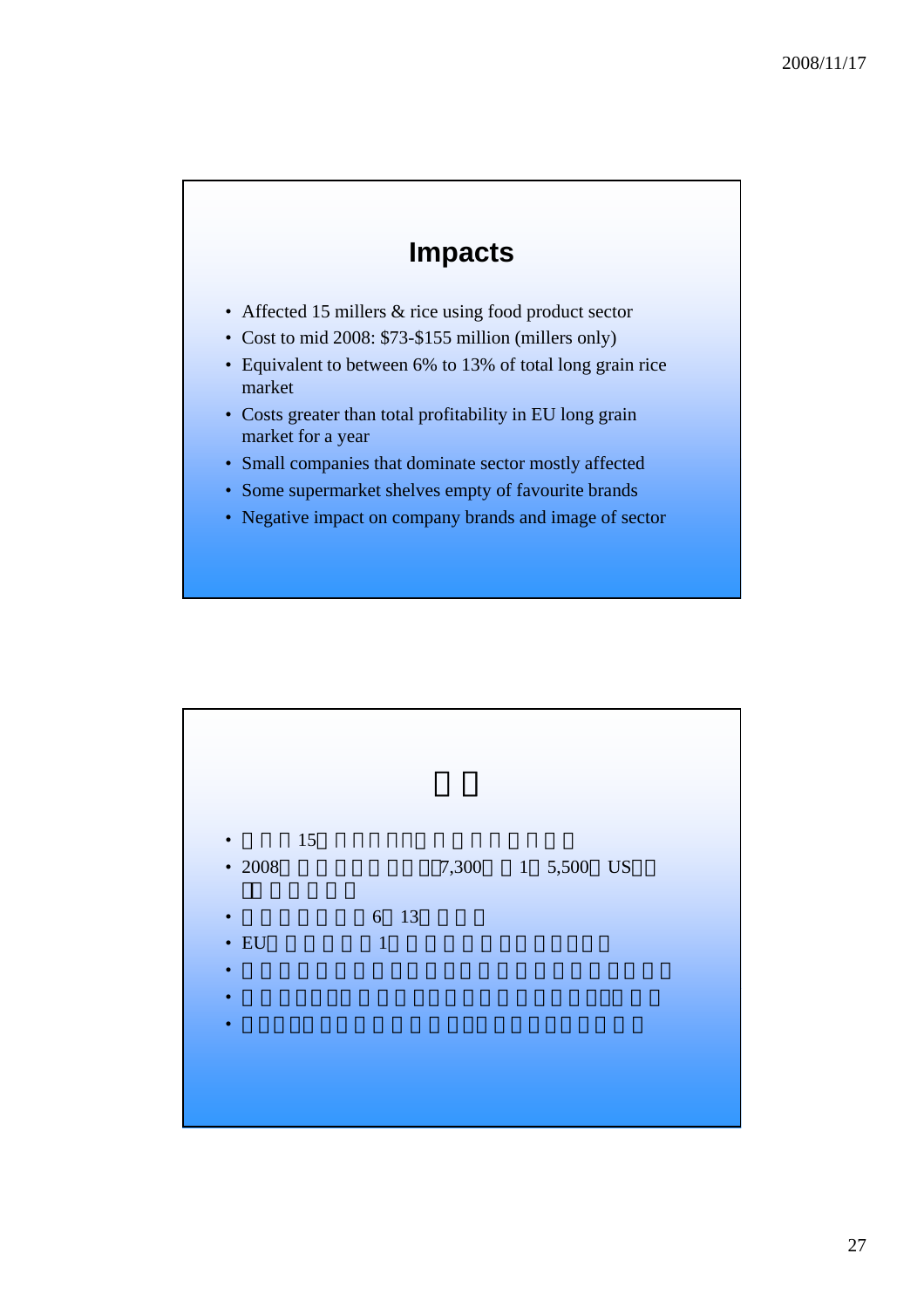### Where  $next - soy$  using sector

- New approved GM soy traits in the US (in) seed crop this Fall)
- Not yet approved for import into EU
- EU uses over 35 m tonnes of soy  $&$ derivatives (almost all imported)
- Food sector uses 1.1 m tonnes of soy oil & many derivatives (eg lecithin)

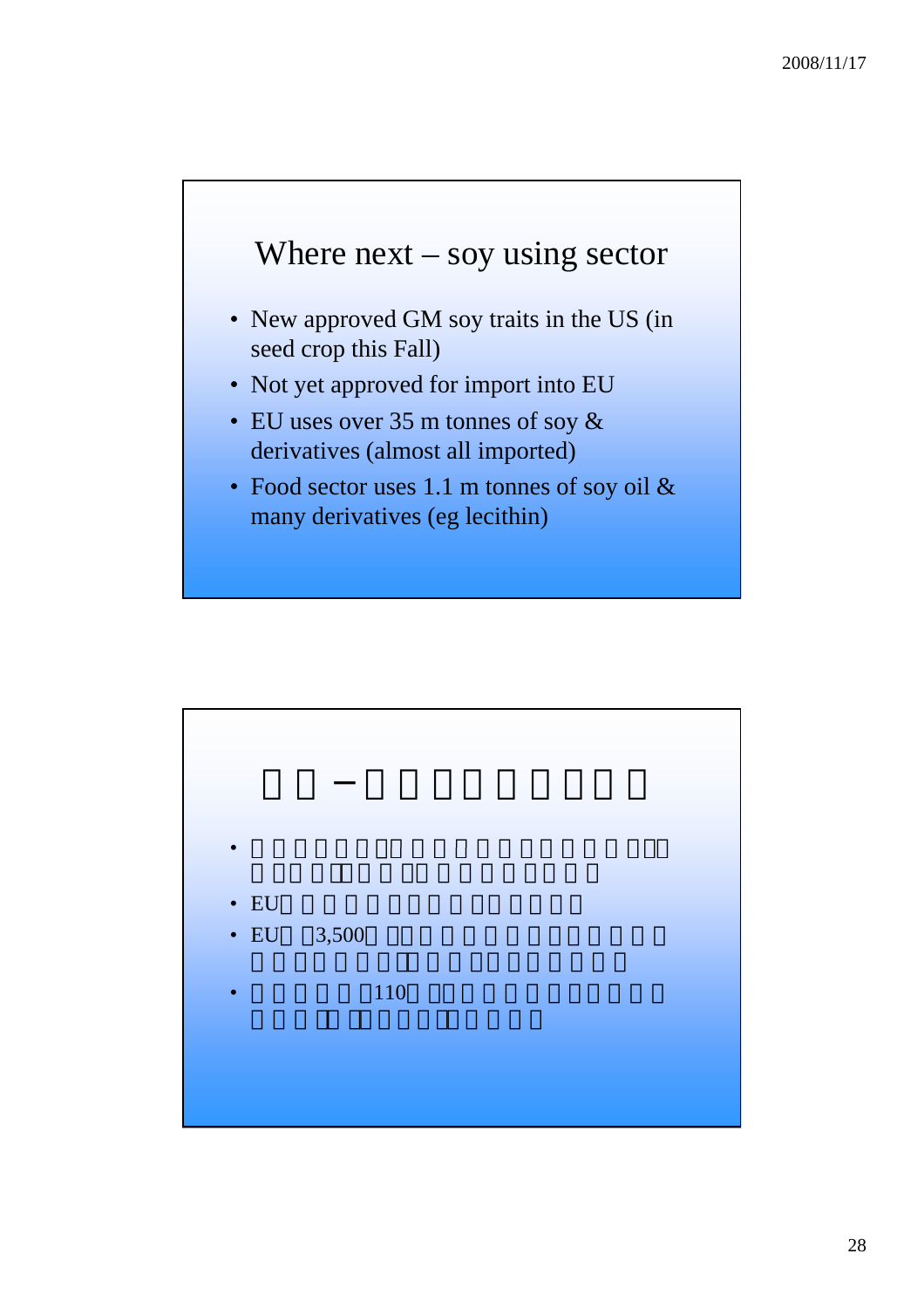

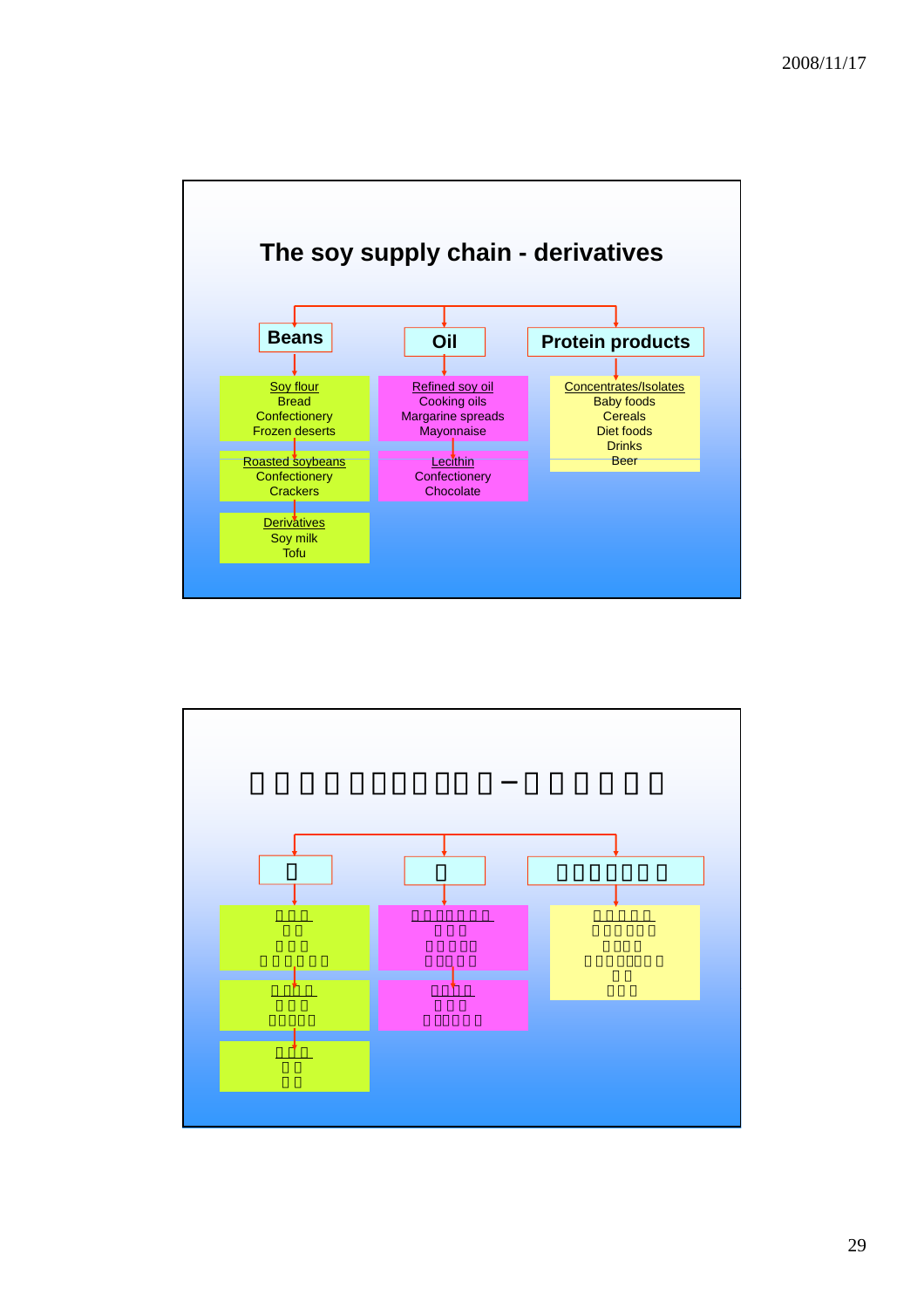

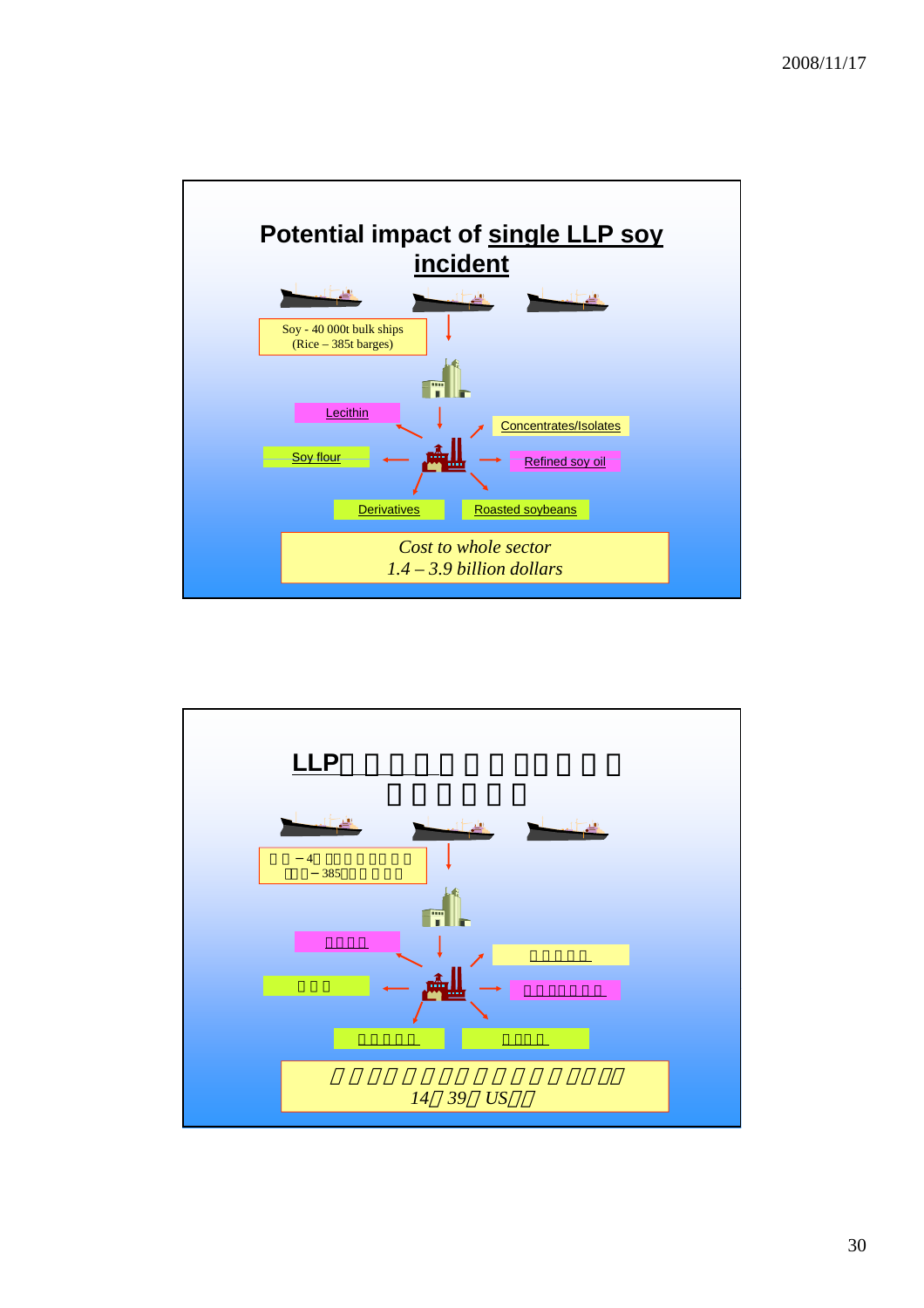

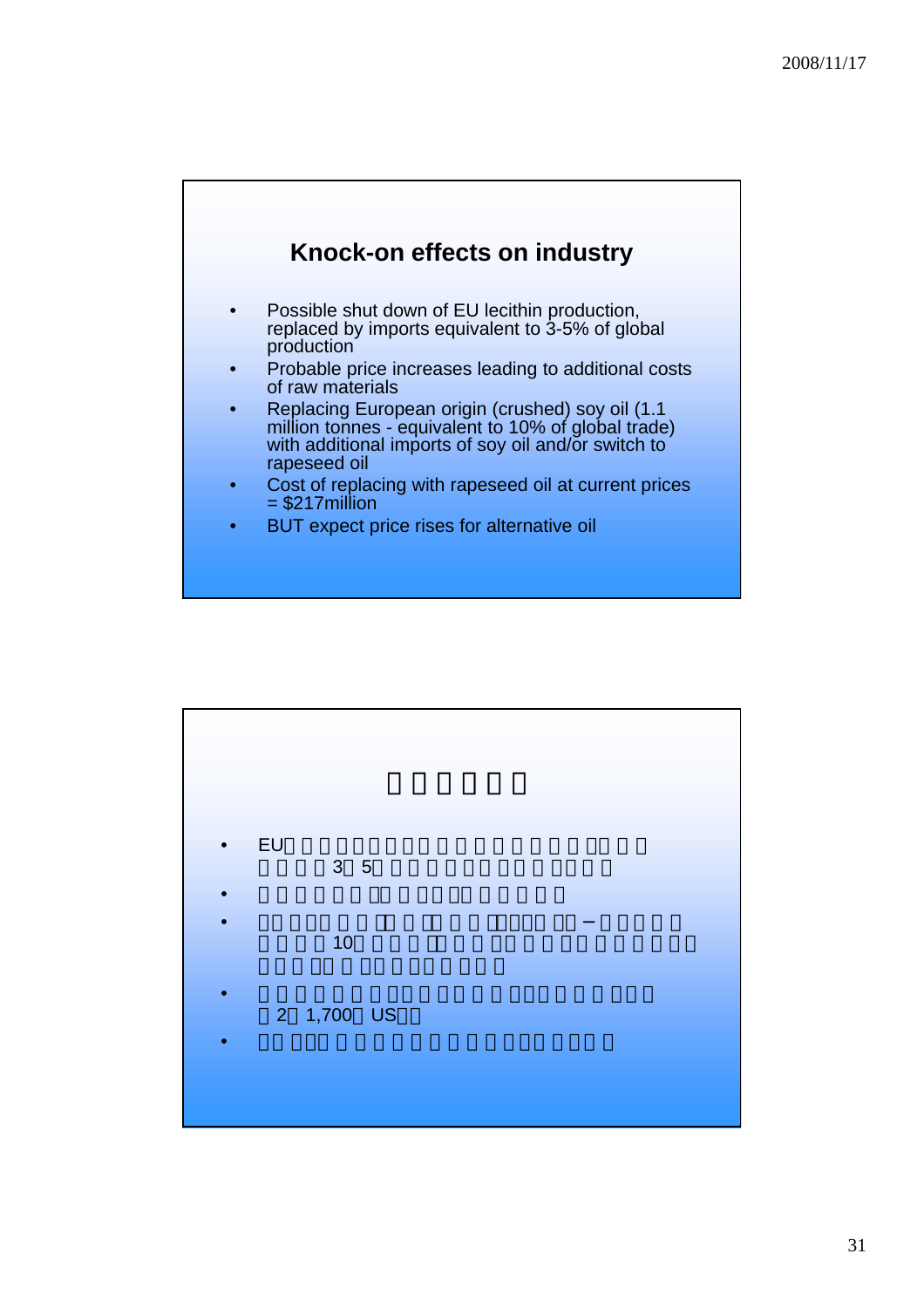# Assessing the wider cost/benefits of labelling

- First ask question: why label? What is benefit?
- If you choose to label benefit is very difficult to quantify – relates to right to know and choice
- BUT are costs proportionate?

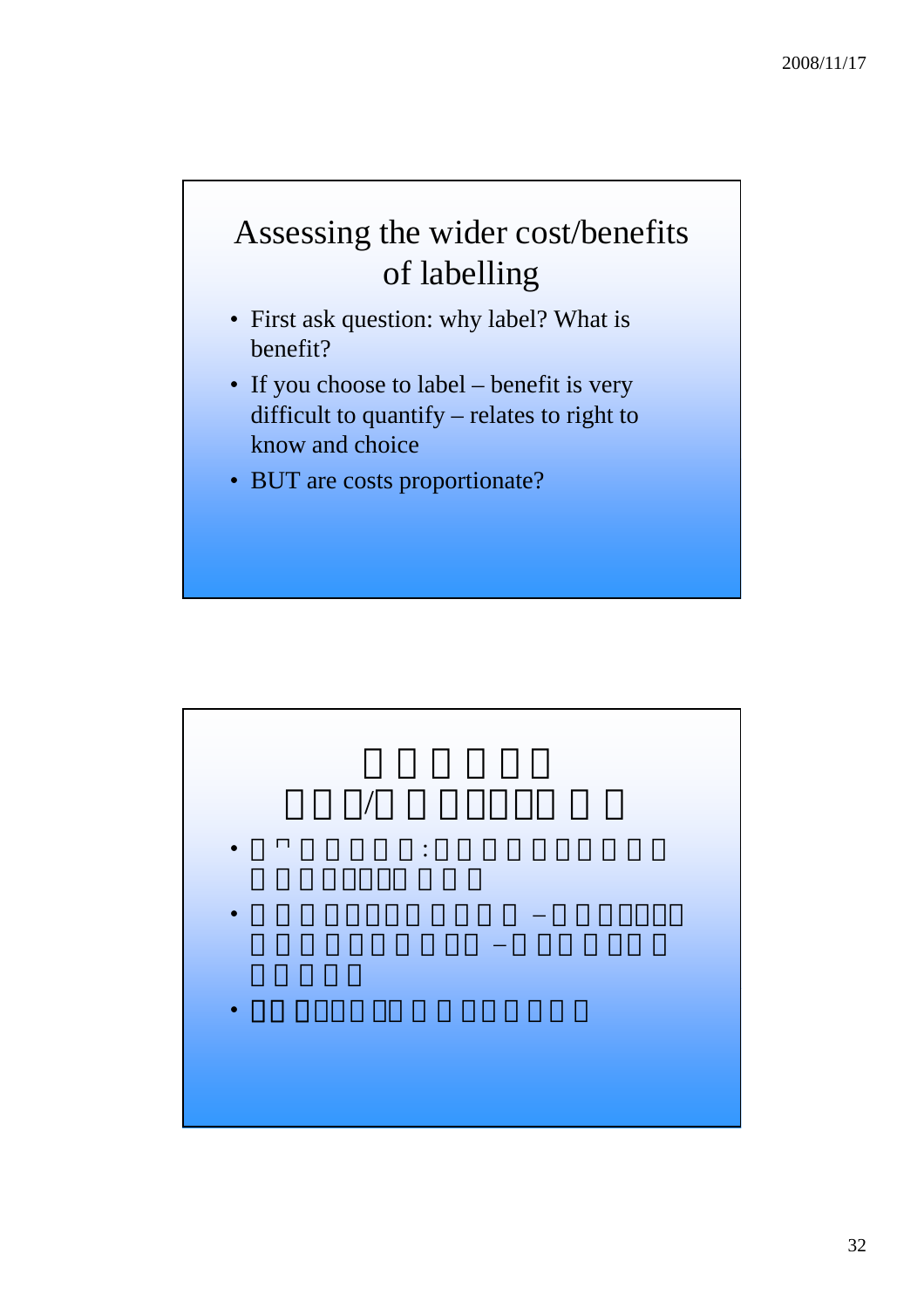# Costs of labelling in EU

| Benefit/Cost category                                                                           | Cost (million \$)                                                                                       | Comments                                                                                                                                                            |
|-------------------------------------------------------------------------------------------------|---------------------------------------------------------------------------------------------------------|---------------------------------------------------------------------------------------------------------------------------------------------------------------------|
| Benefit: Consumer choice and information                                                        | Not quantifiable                                                                                        | Most consumers do not read labels and<br>buying behaviour shows GMOs is not an<br>important issue determining actual<br>purchases (in contrast to attitude surveys) |
| Cost: Public sector staff time & costs for<br>regulators & enforcement                          | Unknown                                                                                                 | Likely to be considerable considering<br>complex and 'unenforceable' nature of<br>derived from part of laws                                                         |
| Cost: Avoidance of GM labelling - price<br>difference for using non GM soy & corn<br>since 1998 | Soy: \$1.5 billion<br>Corn: \$0.23 billion                                                              |                                                                                                                                                                     |
| Cost: avoidance of GM labelling - switch<br>to other ingredients (eg, rapeseed)                 | \$0.38 billion                                                                                          |                                                                                                                                                                     |
| Cost: Overheads                                                                                 | Unknown but large                                                                                       | Costs of setting up identity preservation<br>systems, testing etc                                                                                                   |
| Cost: increased legal disputes                                                                  | Unknown                                                                                                 | Only winners are lawyers                                                                                                                                            |
| Loss of farm level gains from using GM<br>technology                                            | Soy: \$15/tonne of non GM soy used<br>Corn: \$5/ha                                                      |                                                                                                                                                                     |
| Loss of pesticide reduction gains                                                               | Soy: 0.1 kg active ingredient/tonne of non<br><b>GM</b> used<br>Corn: 0.05 kg ai/tonne of ngm corn used |                                                                                                                                                                     |
| Extra carbon emissions                                                                          | Soy: 79 kg of carbon dioxide per tonne of<br>non GM soy used                                            |                                                                                                                                                                     |

| EU                   |                                     |                   |
|----------------------|-------------------------------------|-------------------|
|                      |                                     |                   |
| $\prime$             | (100)                               |                   |
| $\ddot{\phantom{a}}$ |                                     | GMO               |
| ÷                    |                                     | $\pmb{u}$         |
|                      |                                     | $^{\prime\prime}$ |
| GM<br>$-1998$        | $15$ US<br>2 3,000 US               |                   |
| GM<br>$\equiv$       | 3 8,000 US                          |                   |
|                      |                                     |                   |
| GM                   | $15US$ /<br><b>GM</b><br>5US<br>/ha |                   |
|                      | GM<br>$\sim$ 1<br>0.1 kg            |                   |
|                      | GM<br>$0.05$ kg                     |                   |
|                      | ${\sf GM}$<br>$\mathbf{1}$<br>79 kg |                   |